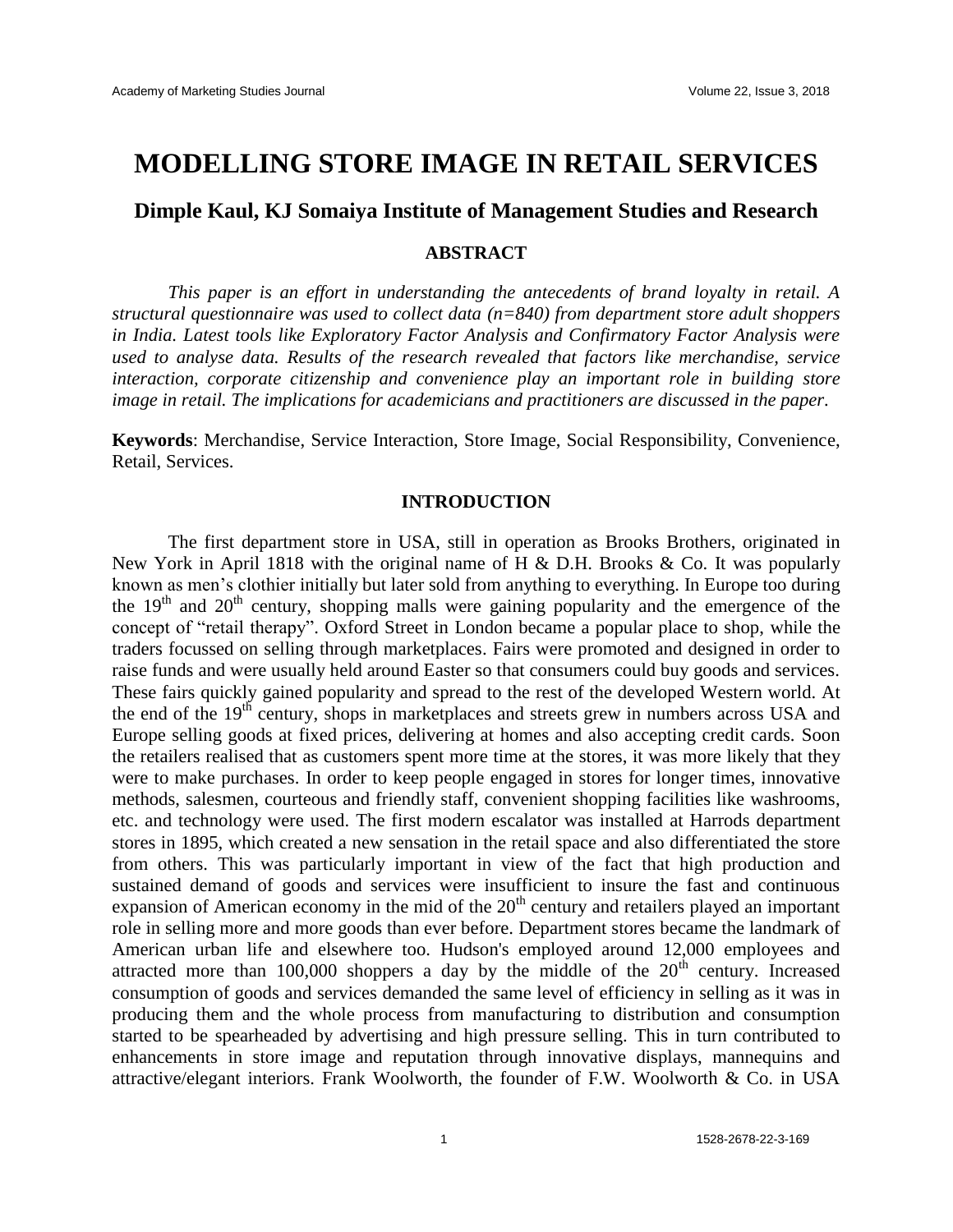introduced the concept of attracting customers through attractive window displays, window dressing and made store openings as big events and went on to coin the adage 'retail is detail'. He remained focussed on putting his stores on top of customer's mind. This strategy led to an emphasis on attracting customers through consistent marketing efforts to enhance store image and loyalty across the United States and elsewhere.

The 'big box player' burst onto the scene in 1970s to the 90s, with club stores, value retailers and category killers flooding the retail sphere before the advent of multi-channel retailing and the Amazon era in the late 20<sup>th</sup> Century. Wal-Mart became America's retail giant in the late 20<sup>th</sup> century and it put sales staff under constant pressure to sell more and spend less in order to succeed in its Every Day Low Prices policy. Retailers realised that customers relied on their shopping experience and recall of their experience for future shopping decisions at the retailer and thus started to improve their merchandise quality, visual merchandising and services in order to build a unique and positive image about their stores. As competition was growing across the globe due to globalisation, enhanced communication tools, increased mobility and technological advancement, it became imperative that retailers build their own positive and strong image in the minds of the consumers and design marketing strategies around the same in order to improve long term sustainability and market share.

Store image is also an outcome in the process of positioning of the products and services in the minds of the consumer through simultaneous comparison with other brands. Therefore, research in this field shall facilitate in understanding and measuring a retailer's image and enable marketers to design appropriate marketing strategies. The relationship between reputation (image) and competitive advantage is widely proven in literature (Fombrun and Shanley, 1990; Hall, 1993; Roberts and Dowling, 2002). According to Gibson, Gonzales & Castanon (2006), 'reputation is arguably the single most valued organizational asset'.

The construct of store image and its formation has been studied mainly by relying on data collected post-shopping and also depending on customer recall. The purpose of this research is to identify the main factors crucial in the study of building store image and various dimensions soon after the visit has been made to the store. From the customers' perspective a good image brings in a feeling of satisfaction, ease and simplification of choice and minimising risk of buying non-performing products/services (Cowles, 1994; Gremler and Brown, 1996) which may help in maintaining long-term relationship with a service provider in turn leading to benefits like personal recognition, friendship with the service provider and social support (Berry and Gresham, 1995; Goodwin and Verhage, 1989).

The benefit of understanding store image is that the brand managers can formulate strategies to enhance the strength of consumers' positive attitude towards brands. Stores that attract a high proportion of loyal customers may benefit from higher returns per customer, increased share of wallet and from greater stability in their customer base. Also, customers with positive brand image are less susceptible to negative information. In view of the intense competition among various retail-shopping formats in India and elsewhere, retailers need to understand the antecedents that are influencing the store patronage in order to maintain their competitiveness. This is an empirical research in studying the antecedents of store image in lifestyle retail to understand how these can be enhanced in order to build store image as it is an extremely important outcome for retailers to maintain.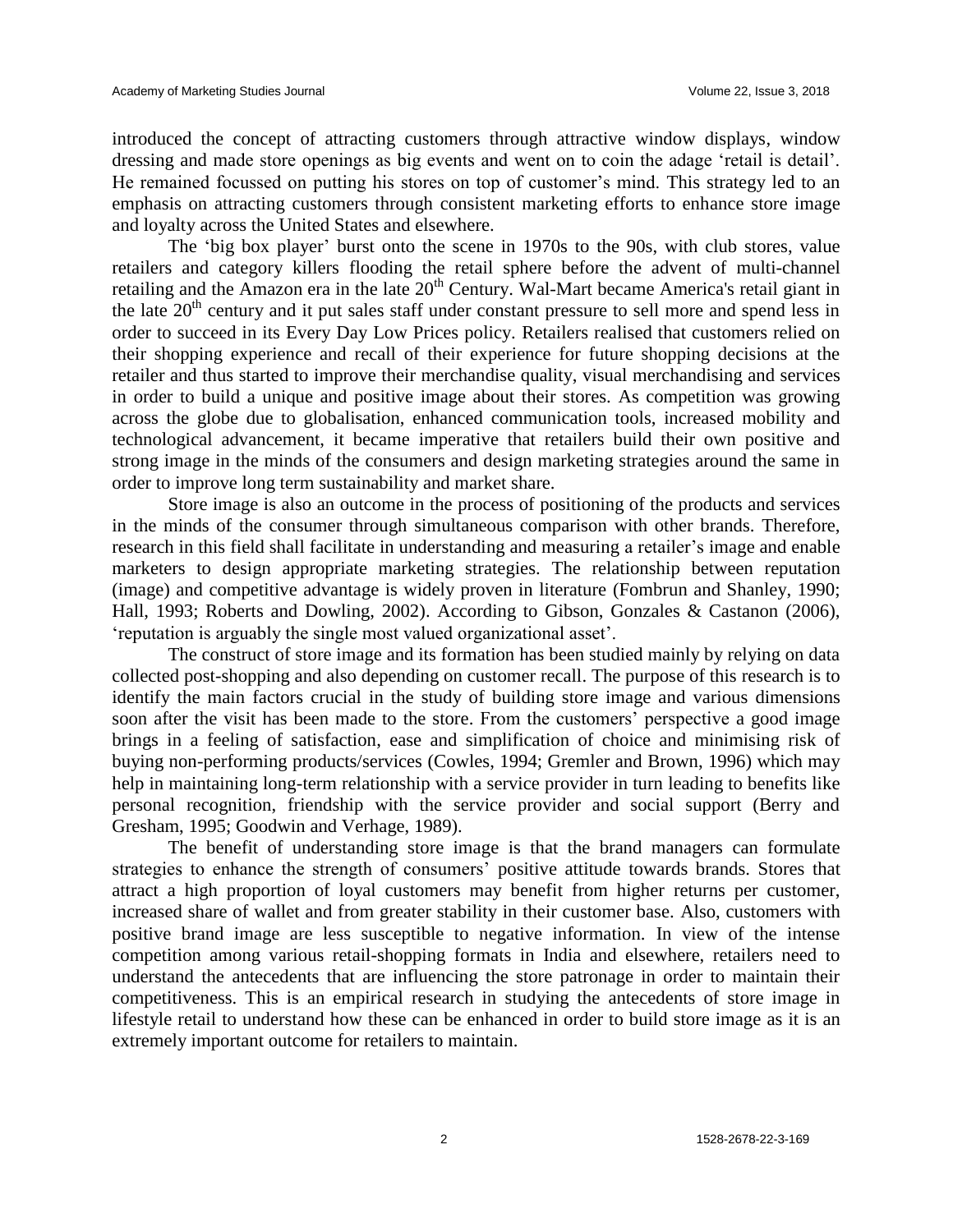#### **THEORETICAL BACKGROUND AND HYPOTHESES**

This section describes in detail the research model and the various proposed hypothesis.

# **Store Image**

According to Martineau (1958), store image is the way in which the store is defined in the shopper's mind, partly by its functional qualities and partly by an aura of psychological attributes. Brand image is a mental setup developed by the customer on the basis of few selected impression from the particular branded product (Reynolds, 1965). The image which a customer forms of a retail store is based on the affective perceptions of cues, internal and external to the store, in addition to the actual physical qualities of the store (Mazursky and Jacoby, 1986). An empirical survey carried out by Chiang, Zhang & Zhou, (2006) on small and community discount stores identified three dimensions of store image namely accessibility (level of convenience), store reputation and shopping environment. Bersitain and Zorilla (2011) described store image dimensions as marketing image, strategic image and social image. Store image dimensions are vital for a retailer to identify and explain in order to draw more and more customers and to have competitive advantage with changing time. A positive store image has been identified as a key determinant of store choice (Doyle and Fenwick, 1974). According to Engel, Blackwell and Miniard (1990) "store image is a variable that consumers depend on in their choice of stores."

# **Antecedents of Store Image and Loyalty**

For customers the key contact point with a retail organisation is the store-it is through their experiences of the store and the interactions that take place within the store that customers build relationships and form their perceptions of a retailer. Research has shown that 'the moment of truth,' which occurs at the time when a customer interacts with a service provider like a retailer, can be a critical factor in determining customer satisfaction and subsequently loyalty. This can be used as an opportunity to build trust, reinforce quality and increase loyalty. Retailers must ensure that each service encounter is a positive one if customers are to develop a positive image of the services.

Lindquist (1974) gave a model of store image in which he described various (nine) attributes of store image like merchandise selection, quality, pricing, styling, fashion and assortment; retail service, convenience of location; physical facilities; clientele; store atmosphere; institutional factors; post-purchase satisfaction and employee service as important store image dimensions, wherein merchandise plays an important and role. The listing was further modified by Hansen and Deutscher (1975) and Zimmer and Golden (1988) wherein a distinction was made between tangible and intangible factors. Bearden (1977) suggested the following characteristics of store image as "price, quality of the merchandise, atmosphere, location, assortment, friendly personnel and parking facilities." Store image is also treated as the result of a multi-attribute model (Marks, 1976; James, Durand & Dreves, 1976). Store image is expressed as a function of the salient attributes of a retail store and then the consumers weigh these attributes against each other to arrive at a final image. An empirical study carried out by Bloemer and Rutyer (1997) suggested that store image and satisfaction are important predictors of loyalty in a retail setting. Bloemer and Ruyter (1997) defined store image as: "The complex of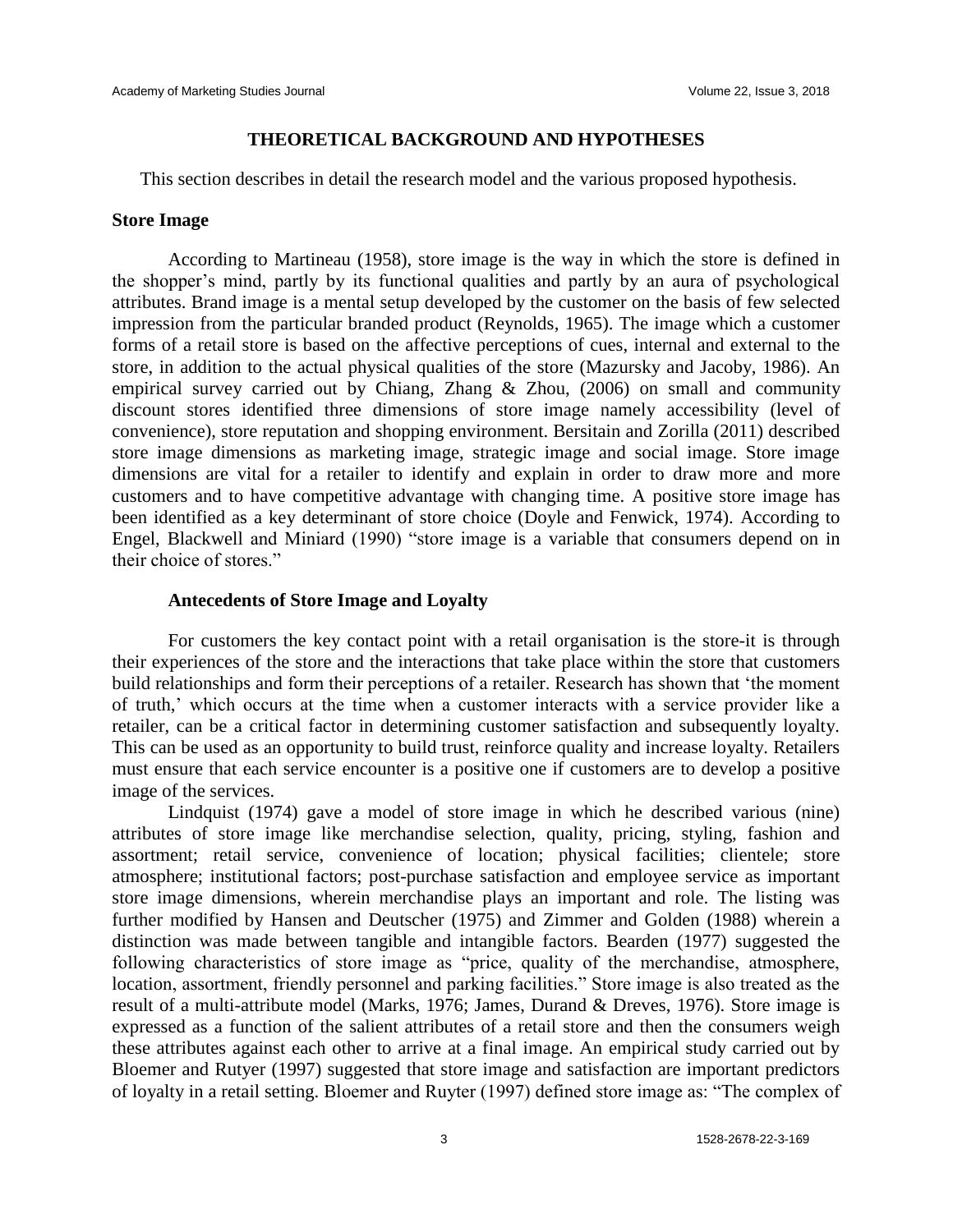a consumer's perceptions of a store on different (salient) attributes." Houston and Nevin (1981) had also given a similar definition of store image. Thang and Tan (2003) developed the ASOR model and studied that store image and store appearance affects consumer's preference for retail stores. Consumers" preference is based on their post-visit ranking of the stores (Figure 1).



Source: Oliver (1999)

# **FIGURE 1 EFFECT OF BRAND IMAGE BENEFITS ON CUSTOMER SATISFACTION AND LOYALTY INTENTION**

Jinfeng and Zhiling (2009) worked on the impact of selected store image dimensions and their effect on loyalty and retailer equity. The model they proposed is an extension on the retailer equity model given by Yoo & Chang, (2000). According to Jinfeng and Zhiling (2009), the various store dimensions such as convenience, institutional factors, physical facilities, perceived price and employee service affect brand equity by influencing brand loyalty first, which in turn is related to retailer awareness, retailer associations and retailer perceived quality (Figure 2).

A quantitative research was carried out by Visser, Preez and Noordwyk (2006), on identifying store image attributes in apparel stores. They conceptualised store image with corporate personality, corporate identity and corporate image and emphasised that each company has its corporate personality which is projected to its stakeholders (Figure 3).

The model can be shown as under:



Source: Jinfeng and Zhiling (2009)

**FIGURE 2 EXTENSION ON THE RETAILER EQUITY MODEL**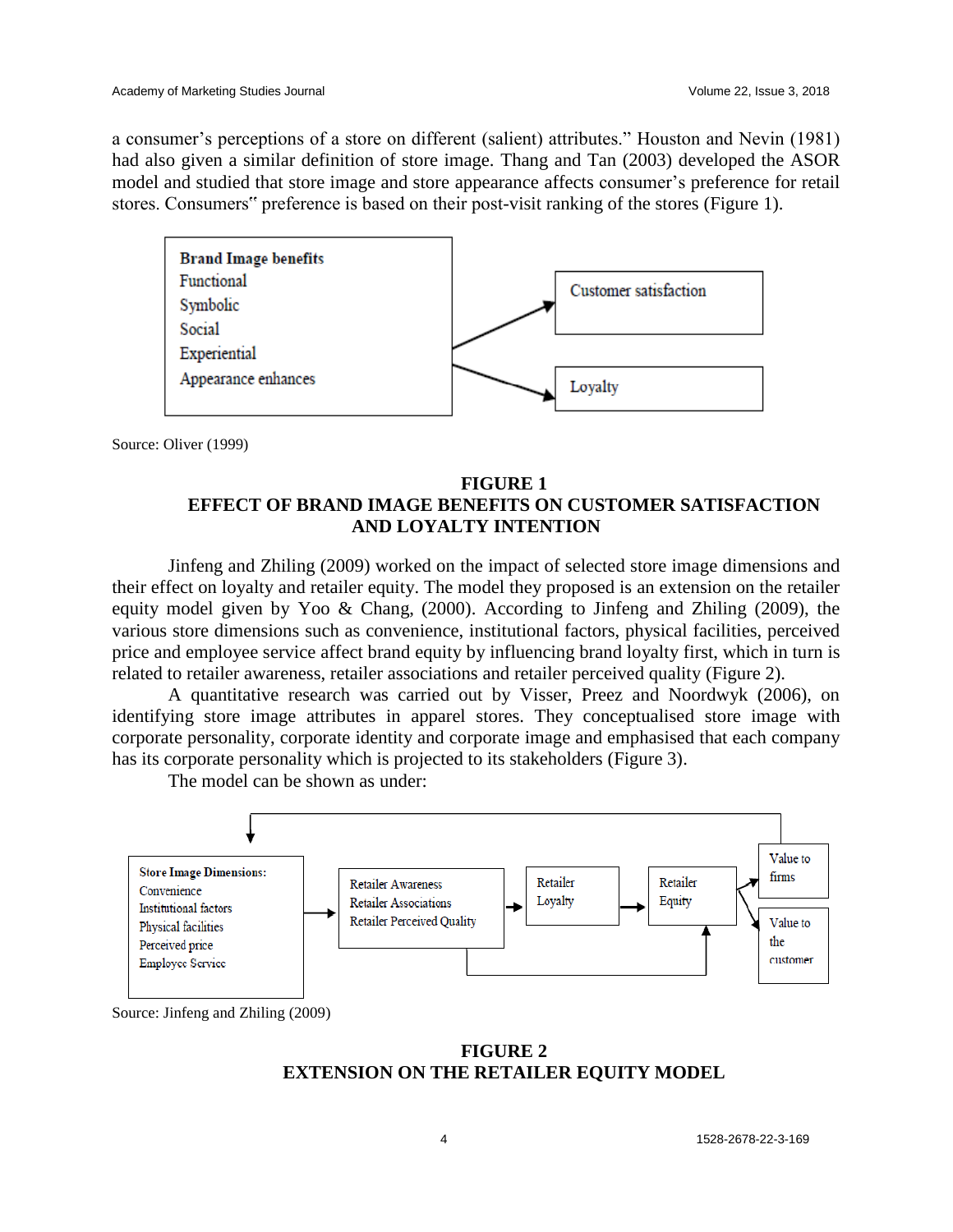

Source: Thang and Tang (2003)

# **FIGURE 3 A S-O-R MODEL OF CONSUMER RETAIL PURCHASE BEHAVIOUR**

The following Figure 4 reflects the image attributes from studies carried out in UK and Spain.

Estelami and Bergstein (2006) suggested that consumers form an overall image of a retail store through advertising, word-of-mouth and/or personal experience.

In one of the recent studies carried out by Ghosh (1990), store image is suggested to be composed of the various elements of the retail marketing mix such as merchandise, store location, price, store atmosphere, advertising, customer service, sales incentives and personal selling of which store merchandise emerged as the most important retail mix element. A retailer must ensure that the customer expectations are met so that they remain loyal to the store. In a study carried out by Soderlund (2006), store loyalty was indicated by positive (WOM) recommendation and repeat purchase behaviour.

#### **Merchandise**

The general definition of Merchandise used in retailing is "Goods and services to be bought". Retailers are in constant quest for improving the quality of the products offered which is in line with the expectations of the customers. While this is good for the consumers, as they are getting better choice of products and many options to choose from, it poses some difficulties for the retailers as they have to continuously strive hard to maintain quality of merchandise that the customers want and at the same time keep pace with other competitors. From a customer's point of view, some of the most widely researched elements of store merchandise are merchandise selection, quality, pricing, styling, fashion and assortment. It is quite challenging for a retailer to provide the right quality and variety of merchandise (number of different merchandize categories) that customers want at any given point of time.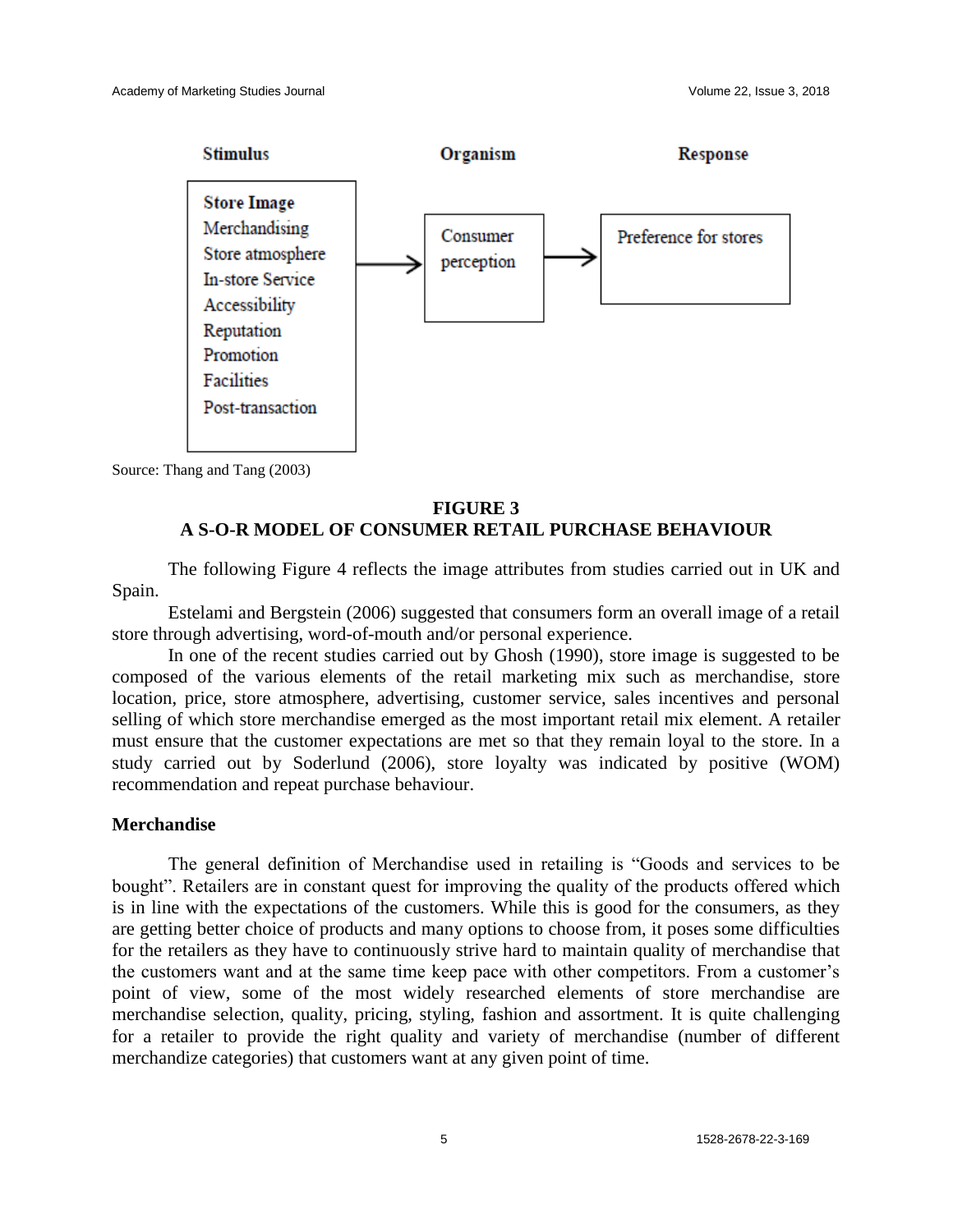

Source: Burt and Carralero-Encina (2000)

# **FIGURE 4 PERCEPTIONS OF STORE IMAGE ATTRIBUTES**

#### **Merchandise and Store Image**

Jacoby and Mazurksy (1984) studied the relationship between the merchandise image and store image and found that store image could be improved if good branded merchandise was offered to customers. Visser, Preez and Noordwyk, (2006) carried out a research in apparel retailing and found that merchandise return policies, product selections, product sizes, were important factors affecting store image. Retailers try to satisfy customers' needs by providing the right merchandise in the store at the right time by with respect to variety, depth and service levels (Mantrala, 2009).

Thus we can propose and test that

*H1: Merchandise has a direct and positive effect on Store Image.*

# **Convenience**

Convenience is at the heart of retailing services and it is understood to be one of the fundamental roles of retailing. Consumers value their time, money and effort and since all the three are limited and finite, retailers must make every effort to make the retailing experience a memorable and convenient one. The two most cited aspects of convenience are 'time' and 'effort saving' (Anderson, 1971; Brown, 1990). According to a recent research done on retail convenience by Clulow and Reimers, (2009), there are 16 attributes which define a retail centre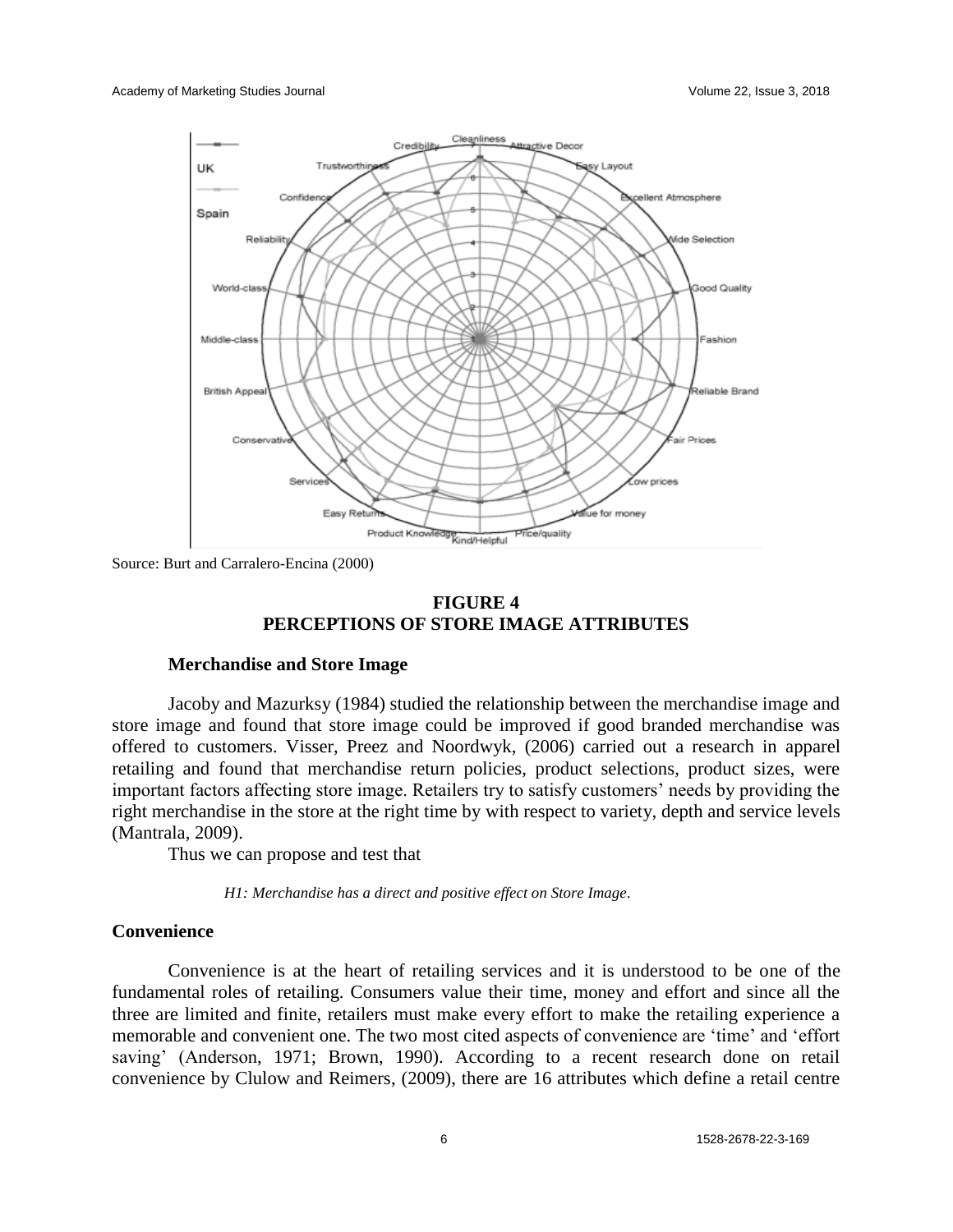convenience namely parking availability, retail concentration, pedestrian areas, store compatibility, parking close to desired stores, proximity to home/work, number of traffic lanes, shopping services and facilities, extended trading hours, 1-stop shopping, types of traffic controls, public transport, speed limits, enclosure, centre size and store visibility.

# **Convenience and Store Image**

Jim and Kim (2003) studied the importance of convenience in discount store patronage and found three types of conveniences namely facility convenience, service convenience and shopping convenience affecting discount store patronage. The study carried out by Chang and Polonsky (2012) advances the understanding of the role of convenience in service setting and also its interaction with the outcome of service like behaviour intentions.

Thus we can hypotheses that:

*H2: Convenience has a direct and positive effect on Store Image.*

#### **Service Interaction**

Mattson (1982) suggested that staff attention and interaction inside a retailer were important attributes of store image. Surprenant and Solomon (1987) suggested that interpersonal interactions that take place during service delivery often have the greatest effect on overall service quality. Research in the past has revealed that interactions have been identified as the employee-customer interface (Hartline and Ferrell, 1996). According to Comer, Drollinger and Warrington (1999) highly empathetic salespeople get more customer attention than less because empathy stimulates interaction. Hunt and Price (2002) described courteous behaviour of retail staff in terms of greetings, smiling at customers, polite behaviour, concern and thanksgiving for loyalty.

# **Service Interaction and Store Image**

Mattson (1982) studied the importance of sales personnel attention in building a good store image. According to Rattanaphan and Mat (2012), image is the overall result of an interaction between people in an organisation on levels like feelings, beliefs, ideas and impressions.

After literature review we can hypotheses that:

*H3: Service interaction has a direct and positive effect on Store Image.*

# **Social Responsibility**

CSR dates back to the early 1930s and since then the concept has evolved and developed with changing time, awareness and regulations. Carroll (1998) described four faces (aspects) of corporate citizenship as economic (be profitable), legal (obey the law), ethical (responsive to ethical duties and philanthropic (corporate contributions). According to Naylor (1999), social responsibility (corporate citizenship) is defined as the "obligation of managers to choose and act in ways that benefit both the interests of the organization and those of society as a whole". Also described as 'practices seen as good actions' (Lavorata and Pontier, 2005). Tan and Komaran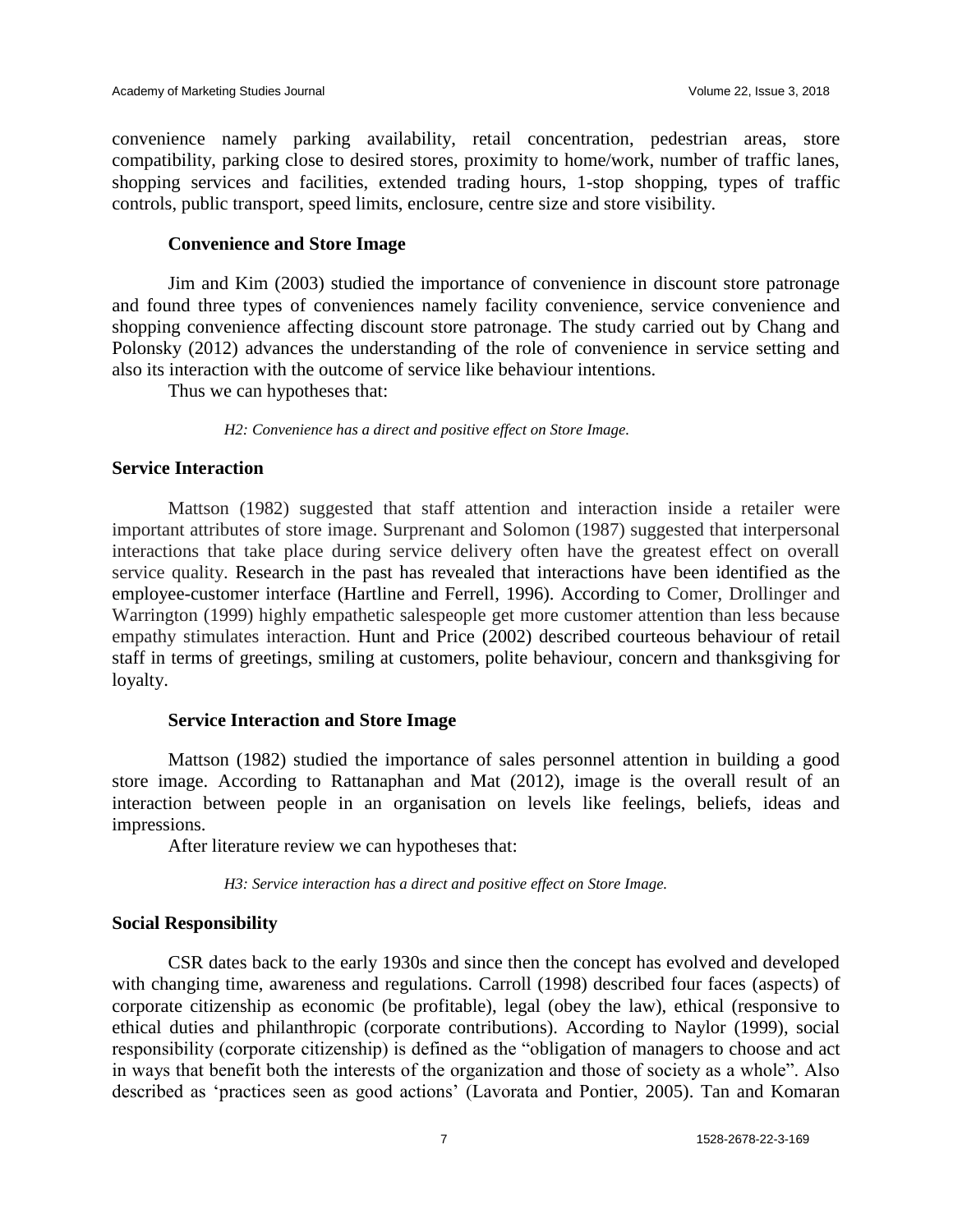(2006) carried out research in Singapore to find out how CSR activities of companies are perceived by consumers and found that aspects like environmental friendliness, legal responsibility and ethical responsibility scored highly in the research outcome. Wall Mart, Body Shop, Marks and Spencer, Tesco and numerous other retailers are making an effort to be greener, fairer and more involved in "social" issues.

# **Social Responsibility and Store Image**

Socially responsible behaviour can play an important role in brand commitment and purchase intention as shown by researchers like Brown and Dacin (1997); Lichtenstein (2004) and Mohr and Webb (2005). According to Wagner (2008), retailers frequently make an effort to demonstrate socially responsible behaviours to be perceived as good corporate citizens. Corporate social responsibility is a tool which is used by organisations to establish their corporate image (Rattanaphan and Mat, 2012).

To test whether corporate citizenship is an important antecedent of customer loyalty in retail, this research was carried out with the following hypothesis:

*H4: Social responsibility has a direct and positive effect on Store Image.*

The proposed model of antecedent variables building Store Image and leading to loyalty is shown as under (Figure 5):



# **FIGURE 5 RESEARCH MODEL**

# **Research Model**

There are a number of studies in literature wherein the importance of various antecedent variables on customer loyalty have been established. Most of the studies show satisfaction as a mediating variable between some of the antecedent variables and customer loyalty. However, a limited research has been carried out to show how some of the factors like corporate citizenship,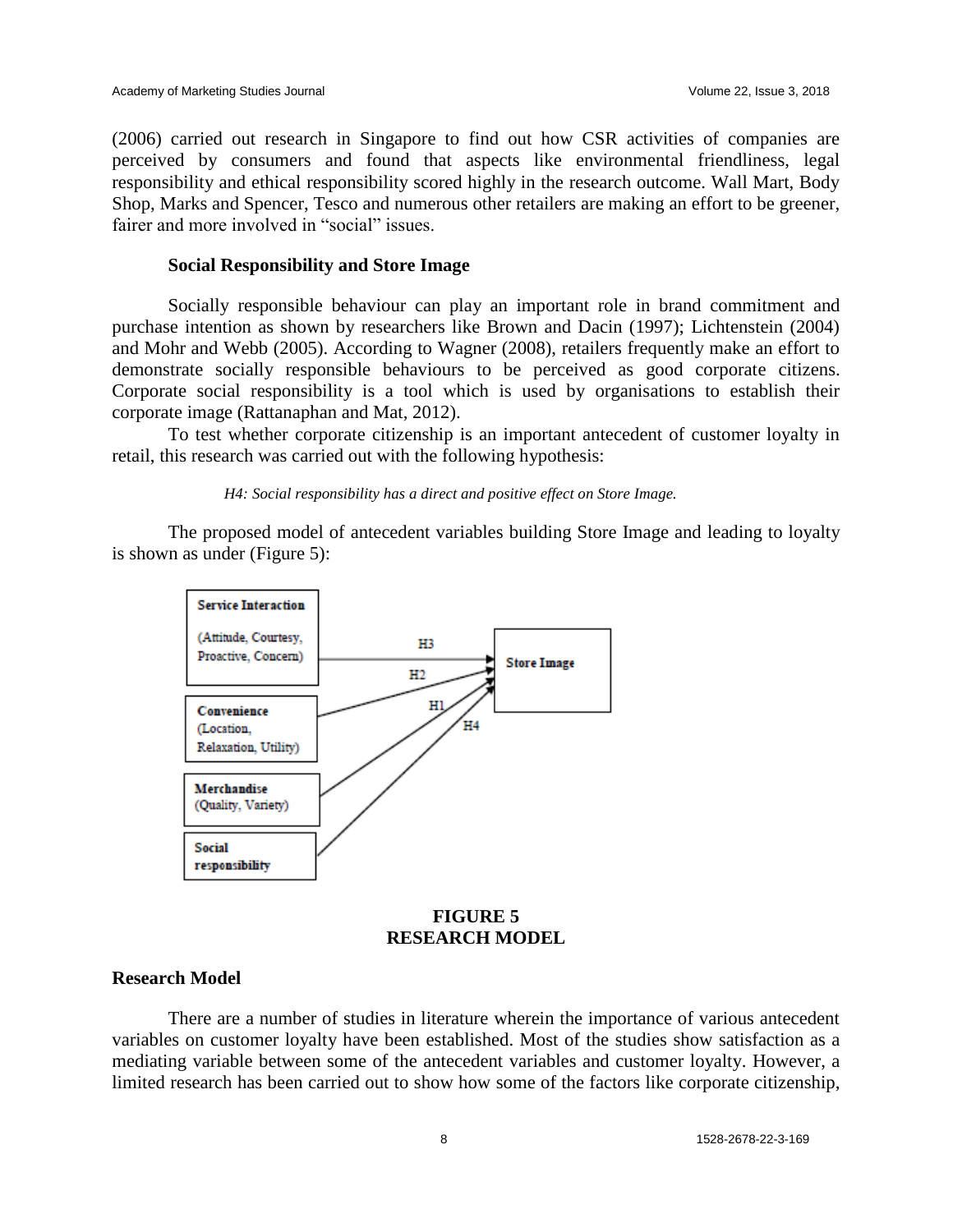merchandise, image, service interaction and convenience affect customer loyalty directly. This research is an effort to further the body of knowledge which establishes a direct relationship between these variables and the end result customer loyalty. As a consequence of this research, it is established that these factors affect attitudinal loyalty and behavioural loyalty of customers. As depicted in Figure 3, we are proposing the following Hypothesis:

*H1: Merchandise has a direct and positive effect on Store Image.*

*H2: Convenience has a direct and positive effect on Store Image.*

*H3: Service interaction has a direct and positive effect on Store Image.*

*H4: Corporate Citizenship has a direct and positive effect on Store Image.*

*H5: Store Image is mediating between its antecedent variables and Loyalty.*

# **METHODOLOGY**

#### **Survey Instrument and Measurement**

The Survey instrument used in data collection included measurement scale items adapted from various existing studies in the related field.

Individuals of the population sample used in this survey were intercepted at shopping malls who had purchased in retail stores such as Pantaloons, Lifestyle, Shoppers Stop and Westside.

#### **ANALYSIS**

The analysis is carried out in three steps. The first step involves the confirmation of the factor structure of all the measurement items and to establish model reliability using various reliability tests. The second step is to establish the importance of each dimension in the proposed model. The last step in analysis is to establish the role each predictor variable play in influencing the outcome variables.

#### **Validity and Reliability Check**

Confirmatory Factor Analysis (CFA) proceeded by Exploratory Factor Analysis (EFA) was carried out in order to establish measurement reliability and model validity. The research instrument used in this study used modified validated measurement scales from previous studies and these scales were adapted to suit the lifestyle retailing context. These modifications in the measurement scales were based on interviews taken form the shoppers of lifestyle retailers for better suitability of scale. A 7 point Likert Scale (1-7) was used to rate all the items on the scale. The EFA was carried out using Principal Component Axis and Varimax Rotation. For a factor loading to be significant, it needs to have a value greater than 0.50 (Hair, 2009). To validate the structure statistically, first-order and second-order Confirmatory Factor Analysis (CFA) was performed. An exploratory factor analysis was conducted using Principal Component Analysis (PCA) and Varimax rotation. The Kaiser-Meyer-Olkin measure of sampling adequacy was 0.904 (exceeding the recommended value of 0.6.) demonstrating sampling adequacy. Hair, (1998)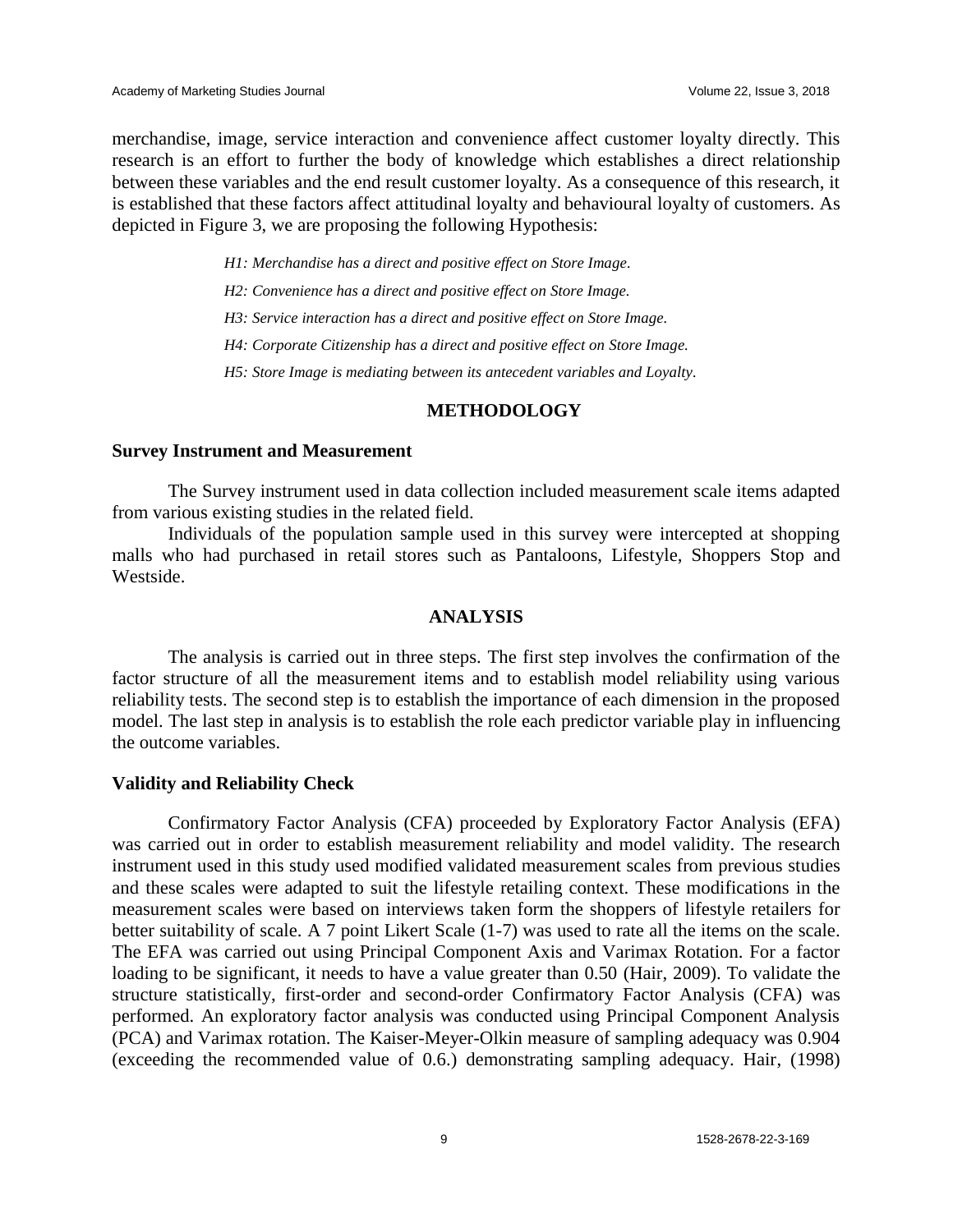consider values above 0.50 appropriate. Likewise, the Bartlett's Test of Sphericity is considered appropriate for factor analysis with any significant value  $(p<0.05)$ .

Confirmatory Factor analysis (CFA) was conducted using AMOS 18 on each dimension of all constructs to ascertain whether the measurement items of each of the dimensions/constructs were appropriate to represent it.

To provide further evidence of construct validity, the degree to which the proposed measurement model fit the data was evaluated by global fit indices like NFI, CFI and RMSEA.

For the ratio of chi-square to the degrees of freedom researchers have recommended using ratios as low as 2 or as high as 5 to indicate a reasonable fit (Marsh and Hocevar, 1985). The other global fit indices also provide ample evidence of model fit. RMSEA values between 0.03 and 0.08 with 95% confidence are considered good (Hair, 2006). Other global fit indices like CFI values greater than 0.90 are considered to be good (Byrne, 2010), GFI generally accepted values of 0.90 or greater indicate well-fitting models (Hooper, 2008).

#### **Service Interaction**

Service interaction was a second order 17 items construct originating from Brady and Cronin Jr. (2001) and Lindquist (1974) scale and later adopted by Srivastava and Kaul (2014). The three dimensions of Service interaction namely Appearance (3 items) adopted from Lindquist (1974), Attitude (12 items) and Expertise (2 items) adopted from Brady and Cronin Jr. (2001) were used.

Service interaction emerged as a 14 items construct generating four uncorrelated or orthogonal first-order factors. The loading values of the items in their respective factors ranged from 0.505 to 0.788. A total of four factors that explain 64.50 percent of the total variability with an Eigen value greater than 1 were extracted and labelled as 'Proactive', 'Attitude', 'Courtesy and 'Concern'.

Convergent validity was assessed by computing the AVE scores for the proposed constructs (Fornell & Larcker, 1981). The AVE scores ranged from 0.34 to 0.60 which illustrated the presence of convergent validity among all the constructs of satisfaction. Discriminant validity was assessed and the shared variance between pairs of constructs was found to be lower than corresponding AVE, hence Discriminant validity is established. To provide further evidence of construct validity, the degree to which the proposed measurement model fit the data was evaluated by global fit indices like GFI, NFI, CFI and RMSEA.

# **Convenience**

Convenience emerged as a 10 items construct was measured using 13 items adopted from Clulow and Reimers (2009), generating three uncorrelated or orthogonal first-order factors (location, relaxation and facility). The loading values of the items in their respective factors ranged from 0.514 to 0.844. A total of three factors that explain 63.99 percent of the total variability with an Eigen value greater than 1 was extracted and the labelled as 'Relaxation', 'Location' and 'Utility'. Convergent validity was assessed by the AVE scores which ranged from 0.349 to 0.554 illustrating the presence of convergent validity among all the constructs of Convenience.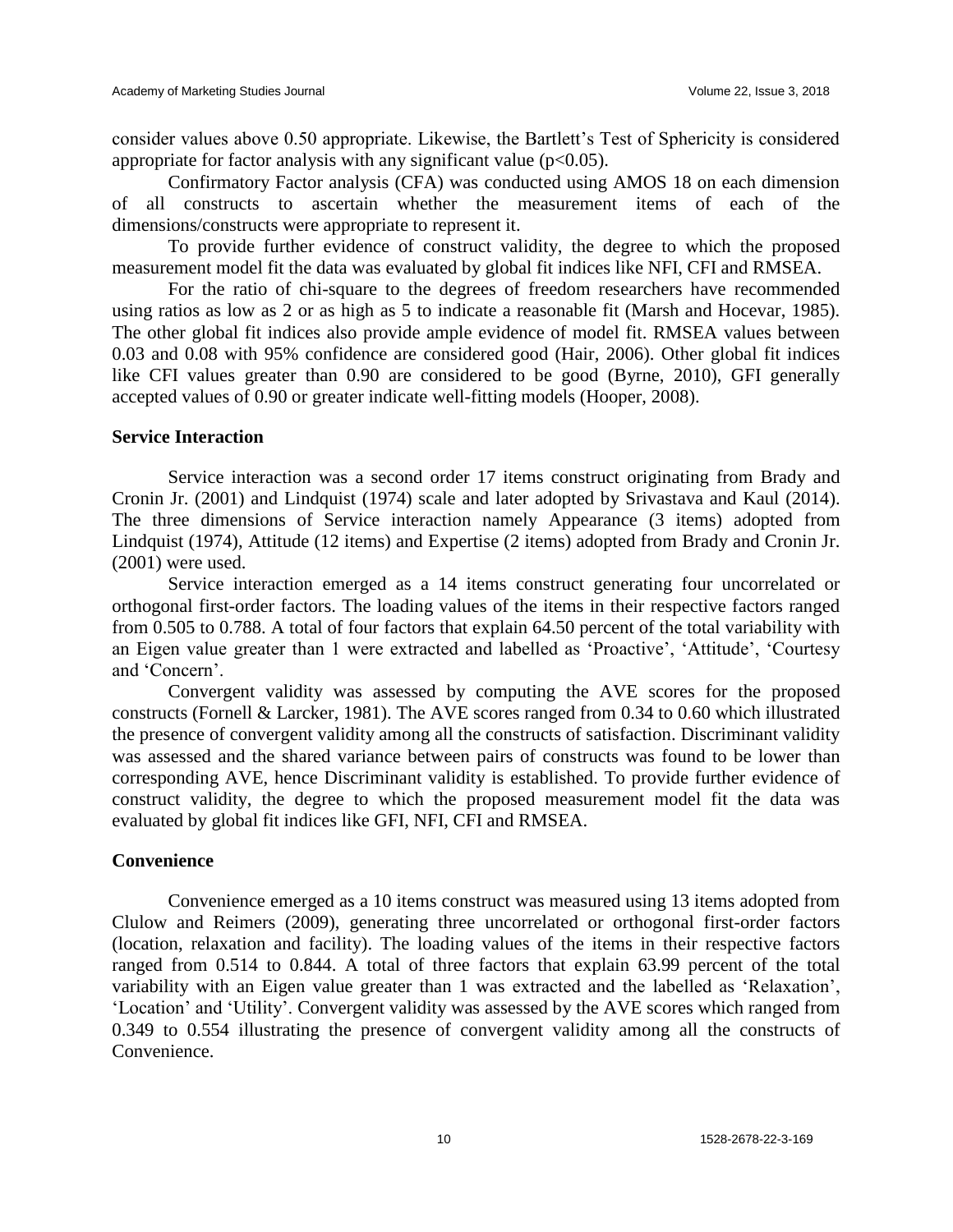# **Store Image**

Store Image was measured using 4 items mostly adopted from Beristain and Zorrilla (2011). Store Image emerged as 4 items construct. The loading values of the items in their respective factors ranged from 0.717 to 0.819. The AVE scores illustrated the presence of convergent validity among all the items of store image. The results do not support this measurement to be fit for  $2<sup>nd</sup>$  order factor, hence this construct is emerging as a first order construct.

# **Social Responsibility**

An initial listing of 3 items to measure social responsibility was compiled from literature, mostly from Beristain and Zorrilla (2011). Social responsibility emerged as 3 items construct generating and the loading values of the items ranged from 0.811 to 0.833. It emerged as a single factor that explained 70.348 percent of the total variability with an Eigen value greater than 1 was extracted. Convergent validity was assessed by computing the AVE scores for the proposed constructs (Fornell & Larcker, 1981).

# **Merchandise**

Merchandise was measured using 8 items mostly adopted from Jin and Kim (2003) and Reddy and Azeem (2011). Merchandise emerged as 8 items construct generating two uncorrelated or orthogonal first-order factors (Quality and Variety). The loading values of the items in their respective factors ranged from 0.675 and 0.837. A total of two factors that explain 61.310 percent of the total variability with an Eigen value greater than 1 were extracted and the labelled as 'Quality 'and 'Variety'. The AVE scores ranged from 0.37 to 0.49 which illustrated the presence of convergent validity among all the constructs of satisfaction. Discriminant validity was assessed and the shared variance between pairs of constructs was found to be lower than corresponding.

# **RESULTS**

The measurement results (Table 1) indicate that all the variables like service interaction, merchandise, corporate citizenship, convenience and store image are relevant to the study and have measurable properties. The multidimensionality of some of the constructs used in the study like merchandise, convenience and service interaction is well supported in literature and also in the data collected. The emergence of second order constructs showed that the model developed and tested at the end of the study is a robust one and empirically tested (Table 2).

| Table 1<br><b>GLOBAL FIT INDICES OF ALL THE CONSTRUCTS CAN BE SUMMARISED AS UNDER</b> |            |    |             |            |            |              |  |  |  |
|---------------------------------------------------------------------------------------|------------|----|-------------|------------|------------|--------------|--|--|--|
| <b>Construct</b>                                                                      | Chi-square | df | $Chi-Sq/df$ | <b>NFI</b> | <b>CFI</b> | <b>RMSEA</b> |  |  |  |
| Merchandise                                                                           | 96.737     | 19 | 5.0         | 0.968      | 0.958      | 0.07         |  |  |  |
| Social Responsibility                                                                 | 40.20      | Q  | 4.46        | 0.852      | 0.840      | 0.39         |  |  |  |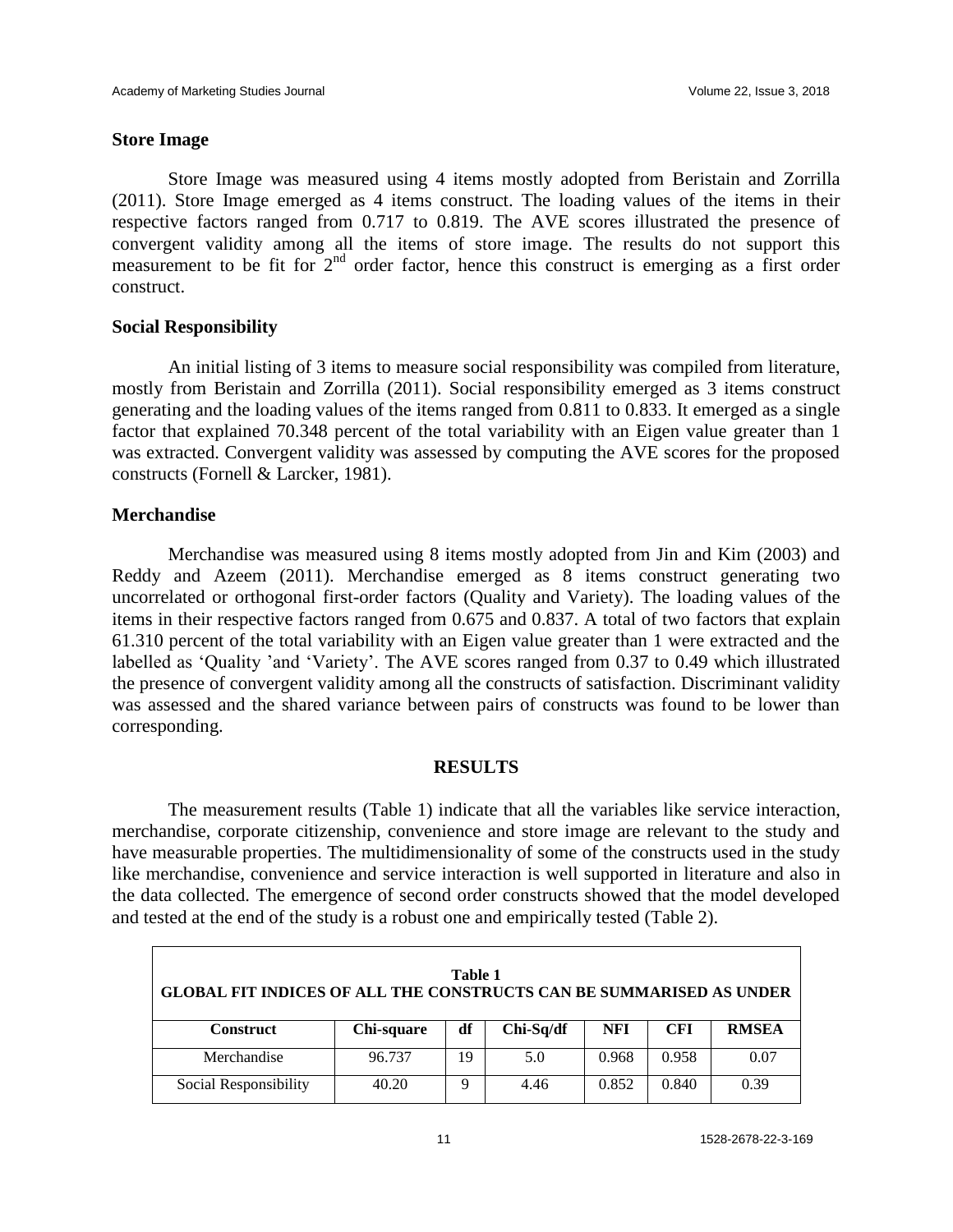| Table 1<br><b>GLOBAL FIT INDICES OF ALL THE CONSTRUCTS CAN BE SUMMARISED AS UNDER</b> |         |    |      |       |       |       |  |  |  |  |
|---------------------------------------------------------------------------------------|---------|----|------|-------|-------|-------|--|--|--|--|
| Store Image                                                                           | 50.58   | 18 | 2.81 | 0.859 | 0.859 | 0.30  |  |  |  |  |
| Convenience                                                                           | 151.65  | 32 | 4.74 | 0.944 | 0.955 | 0.067 |  |  |  |  |
| Service Interaction                                                                   | 193.023 | 50 | 3.86 | 0.949 | 0.961 | 0.058 |  |  |  |  |

| Table 2<br>EFA RESULTS OF ALL THE CONSTRUCTS IN THE MODEL CAN BE SUMMARISED AS<br><b>UNDER</b> |                             |                               |                                                 |  |  |  |  |  |  |
|------------------------------------------------------------------------------------------------|-----------------------------|-------------------------------|-------------------------------------------------|--|--|--|--|--|--|
| <b>Construct</b>                                                                               | Kaiser-Meyer-<br>Olkin(KMO) | Cronbach alpha<br>coefficient | <b>Guttman Split-Half</b><br><b>Coefficient</b> |  |  |  |  |  |  |
| Service Interaction                                                                            | 0.904                       | 0.895                         | 0.814                                           |  |  |  |  |  |  |
| Loyalty                                                                                        | 0.827                       | 0.849                         | 0.724                                           |  |  |  |  |  |  |
| Merchandise                                                                                    | 0.861                       | 0.755                         | 0.647                                           |  |  |  |  |  |  |
| Social Responsibility                                                                          | 0.679                       | 0.785                         | 0.662                                           |  |  |  |  |  |  |
| Store Image                                                                                    | 0.696                       | 0.775                         | 0.670                                           |  |  |  |  |  |  |
| Convenience                                                                                    | 0.820                       | 0.799                         | 0.717                                           |  |  |  |  |  |  |

#### **Structural Model and Hypothesis Testing**

All the five hypotheses relationships in this study are estimated using Structural Equation Modelling (SEM). The structural model was estimated using AMOS18 with maximum likelihood estimation. The results show that the model fits the data well as shown in the results provided in Table 3 given under. The results indicate that all the predictor variables like merchandise, service interaction and corporate citizenship have a direct and positive effect on the outcome variable Store Image (Figure 6).

| Table 3<br><b>MODEL FIT INDICES OF CONSTRUCTS</b> |     |             |       |              |       |  |  |
|---------------------------------------------------|-----|-------------|-------|--------------|-------|--|--|
| Chi-sq                                            | df  | $Chi-sq/df$ | NFI   | <b>RMSEA</b> | CFI   |  |  |
| 3011.4                                            | 582 |             | 0.754 | 0.072        | 0.788 |  |  |

#### **DISCUSSION**

It is clear from this research that variables like Service interaction, Convenience, Merchandise and Corporate citizenship are significant predictors of Store Image. This study is in line with the findings of many researchers. A positive store image has been identified as a key determinant of store choice (Doyle and Fenwick, 1974; Schiffman, Dash & Dillon, 1977; Burns, 1992). Vazquez-Carrasco and Foxall (2006) said that brand image has significant impact on customer repurchase intention. Service interaction which includes the interaction of customers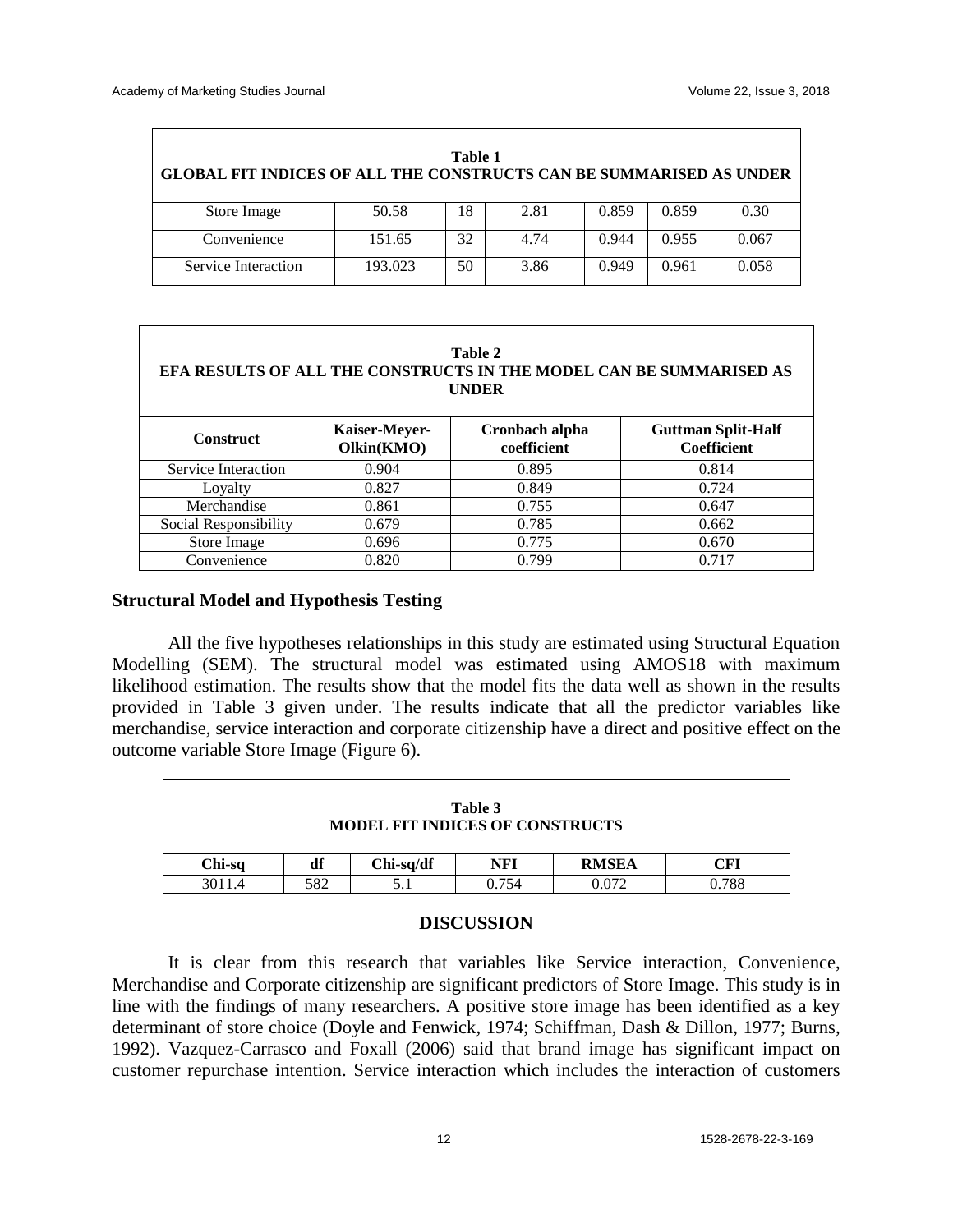with the staff has been studied as a predictor of building store image. Puccinelli (2009) established the importance of staff interaction.

Yavas (2003) also found convenient trading hours to be among the more salient influences on retail patronage. This means that having flexible working hours for customers could affect consumers' choice of stores. Good locations have been instrumental in bringing success to retailers and also in having advantage over competitors. Also because location decisions are long term in nature and cannot be easily changed, it is important to understand how and to what extent it affects consumer decisions. This study is a step towards establishing convenience as an important predictor of store loyalty. Berry, Seiders & Grewal (2002) suggested that with the growing awareness among the customers they expect and demand convenience, respect and integrity during transactions (Tables 4-7).

| Table 4<br>CFA TABLE OF THE FINAL MODEL SHOWING PARAMETER ESTIMATES, CRITICAL<br>RATIOS, AVERAGE VARIANCE EXTRACTED AND CONSTRUCT VALIDITY |                 |       |                    |                              |            |                           |  |  |  |  |  |
|--------------------------------------------------------------------------------------------------------------------------------------------|-----------------|-------|--------------------|------------------------------|------------|---------------------------|--|--|--|--|--|
| Factor                                                                                                                                     | <b>Estimate</b> | S.E.  | C.R.               | <b>Eigen Value</b>           | <b>AVE</b> | <b>Construct Validity</b> |  |  |  |  |  |
|                                                                                                                                            | Quality         |       |                    |                              |            |                           |  |  |  |  |  |
| <b>MER5 1</b>                                                                                                                              | 0.62            |       |                    |                              |            |                           |  |  |  |  |  |
| MER4 1                                                                                                                                     | 0.694           | 0.067 | 15.386             |                              |            |                           |  |  |  |  |  |
| $MER3_1$                                                                                                                                   | 0.749           | 0.072 | 16.11              |                              |            |                           |  |  |  |  |  |
| MER <sub>2</sub> 1                                                                                                                         | 0.718           | 0.07  | 15.721             | 1.94                         | 0.49       | 0.790                     |  |  |  |  |  |
|                                                                                                                                            |                 |       |                    | <b>Variety</b>               |            |                           |  |  |  |  |  |
| <b>MER11_1</b>                                                                                                                             | 0.35            |       |                    |                              |            |                           |  |  |  |  |  |
| <b>MER10_1</b>                                                                                                                             | 0.705           | 0.11  | 8.699              |                              |            |                           |  |  |  |  |  |
| <b>MER9_1</b>                                                                                                                              | 0.651           | 0.115 | 8.555              |                              |            |                           |  |  |  |  |  |
| <b>MER8_1</b>                                                                                                                              | 0.65            | 0.1   | 8.551              | 1.47                         | 0.37       | 0.687                     |  |  |  |  |  |
|                                                                                                                                            |                 |       |                    | <b>Social Responsibility</b> |            |                           |  |  |  |  |  |
| IMAGEMI5_1                                                                                                                                 | 0.67            | 0.064 | 16.791             |                              |            |                           |  |  |  |  |  |
| IMAGEMI6 1                                                                                                                                 | 0.885           | 0.077 | 16.505             |                              |            |                           |  |  |  |  |  |
| IMAGEMI7 1                                                                                                                                 | 0.688           |       |                    | 1.71                         | 0.57       | 0.795                     |  |  |  |  |  |
|                                                                                                                                            |                 |       | <b>Store Image</b> |                              |            |                           |  |  |  |  |  |
| IMAGEMI8_1                                                                                                                                 | 0.635           | 0.053 | 15.581             |                              |            |                           |  |  |  |  |  |
| IMAGEMI9 1                                                                                                                                 | 0.762           | 0.06  | 17.312             |                              |            |                           |  |  |  |  |  |
| IMAGEMI10 1                                                                                                                                | 0.738           |       |                    |                              |            |                           |  |  |  |  |  |
| IMAGEMI11_1                                                                                                                                | 0.592           | 0.054 | 14.673             | 1.88                         | 0.47       | 0.778                     |  |  |  |  |  |
|                                                                                                                                            |                 |       | <b>Location</b>    |                              |            |                           |  |  |  |  |  |
| $CON6_1$                                                                                                                                   | 0.628           |       |                    |                              |            |                           |  |  |  |  |  |
| $CON7_1$                                                                                                                                   | 0.775           | 0.064 | 17.502             |                              |            |                           |  |  |  |  |  |
| $CON8_1$                                                                                                                                   | 0.831           | 0.07  | 18.156             |                              |            |                           |  |  |  |  |  |
| CON9 1                                                                                                                                     | 0.728           | 0.065 | 16.784             | 2.22                         | 0.55       | 0.831                     |  |  |  |  |  |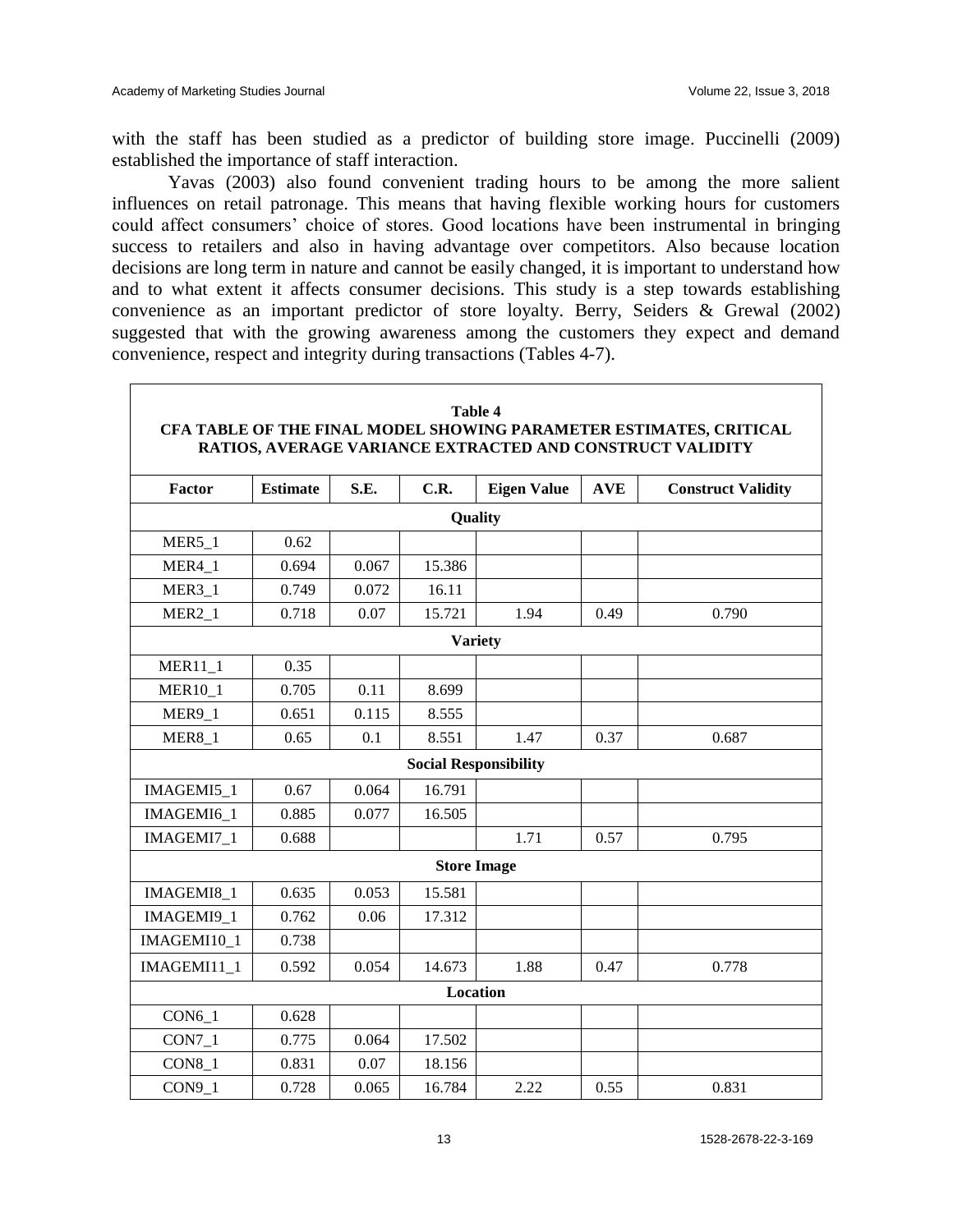| CFA TABLE OF THE FINAL MODEL SHOWING PARAMETER ESTIMATES, CRITICAL<br>RATIOS, AVERAGE VARIANCE EXTRACTED AND CONSTRUCT VALIDITY |                  |       |                 |      |      |       |  |  |  |  |
|---------------------------------------------------------------------------------------------------------------------------------|------------------|-------|-----------------|------|------|-------|--|--|--|--|
| <b>Relaxation</b>                                                                                                               |                  |       |                 |      |      |       |  |  |  |  |
| CON11_1                                                                                                                         | 0.766            |       |                 |      |      |       |  |  |  |  |
| <b>CON12 1</b>                                                                                                                  | 0.838            | 0.061 | 17.921          |      |      |       |  |  |  |  |
| <b>CON13 1</b>                                                                                                                  | 0.587            | 0.051 | 15.334          | 1.63 | 0.54 | 0.778 |  |  |  |  |
|                                                                                                                                 | <b>Utility</b>   |       |                 |      |      |       |  |  |  |  |
| $CON1_1$                                                                                                                        | 0.475            |       |                 |      |      |       |  |  |  |  |
| $CON2_1$                                                                                                                        | 0.747            | 0.088 | 10.484          |      |      |       |  |  |  |  |
| CON3 <sub>1</sub>                                                                                                               | 0.512            | 0.082 | 9.457           | 1.05 | 0.35 | 0.606 |  |  |  |  |
|                                                                                                                                 | <b>Proactive</b> |       |                 |      |      |       |  |  |  |  |
| $SOC2_1$                                                                                                                        | 0.761            | 0.053 | 19.963          |      |      |       |  |  |  |  |
| $SOC3_1$                                                                                                                        | 0.837            | 0.056 | 21.217          |      |      |       |  |  |  |  |
| $SOC4$ 1                                                                                                                        | 0.727            |       |                 | 1.81 | 0.60 | 0.819 |  |  |  |  |
|                                                                                                                                 |                  |       | Concern         |      |      |       |  |  |  |  |
| $SOC6_1$                                                                                                                        | 0.708            |       |                 |      |      |       |  |  |  |  |
| $SOC7_1$                                                                                                                        | 0.813            | 0.05  | 19.753          |      |      |       |  |  |  |  |
| SOC8 1                                                                                                                          | 0.742            | 0.051 | 18.653          | 1.71 | 0.57 | 0.799 |  |  |  |  |
|                                                                                                                                 |                  |       | <b>Attitude</b> |      |      |       |  |  |  |  |
| $SOC11_1$                                                                                                                       | 0.817            |       |                 |      |      |       |  |  |  |  |
| SOC12 1                                                                                                                         | 0.805            | 0.048 | 21.165          |      |      |       |  |  |  |  |
| SOC10_1                                                                                                                         | 0.453            | 0.049 | 12.302          | 1.52 | 0.51 | 0.744 |  |  |  |  |
|                                                                                                                                 |                  |       | <b>Courtesy</b> |      |      |       |  |  |  |  |
| $SOC14_1$                                                                                                                       | 0.641            | 0.06  | 14.088          |      |      |       |  |  |  |  |
| SOC15 1                                                                                                                         | 0.411            | 0.087 | 9.848           |      |      |       |  |  |  |  |
| SOC16 1                                                                                                                         | 0.674            |       |                 | 1.03 | 0.34 | 0.602 |  |  |  |  |

| Table 5<br>CONSTRUCTS AND THEIR ESTIMATES, E.V., AVE AND C.V. |                  |                  |                 |       |       |                              |            |                           |  |
|---------------------------------------------------------------|------------------|------------------|-----------------|-------|-------|------------------------------|------------|---------------------------|--|
| Factor                                                        |                  | <b>Construct</b> | <b>Estimate</b> | S.E.  | C.R.  | <b>Eigen</b><br><b>Value</b> | <b>AVE</b> | <b>Construct Validity</b> |  |
| variety                                                       | <---             | merchandise      | 0.926           | 0.231 | 6.020 |                              |            |                           |  |
| quality                                                       | <---             | merchandise      | 0.779           |       |       | 1.460                        | 0.730      | 0.844                     |  |
| location                                                      | <---             | convenience      | 0.756           |       |       |                              |            |                           |  |
| relaxation                                                    | $\leftarrow$ --- | convenience      | 0.445           | 0.109 | 8.184 |                              |            |                           |  |
| utility                                                       | <---             | convenience      | 0.722           | 0.140 | 8.231 | 1.595                        | 0.532      | 0.766                     |  |
| proactive                                                     | <---             | sinteraction     | 0.776           |       |       |                              |            |                           |  |

# **Table 4**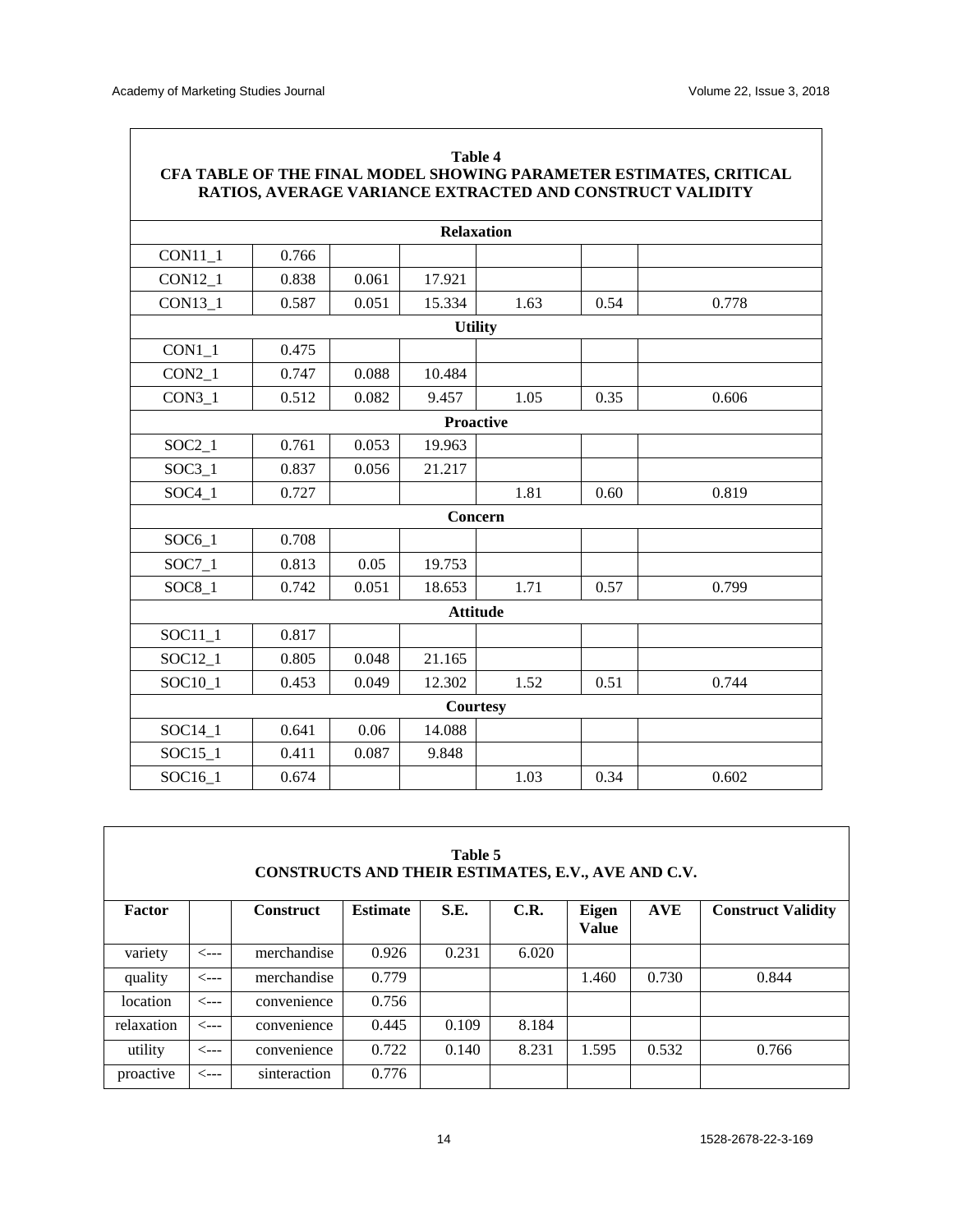$\mathsf I$ 

| Table 5<br>CONSTRUCTS AND THEIR ESTIMATES, E.V., AVE AND C.V. |      |              |       |       |        |       |       |       |  |
|---------------------------------------------------------------|------|--------------|-------|-------|--------|-------|-------|-------|--|
| concern                                                       | <--- | sinteraction | 0.793 | 0.087 | 13.009 |       |       |       |  |
| attitude                                                      | <--- | sinteraction | 0.811 | 0.085 | 14.013 |       |       |       |  |
| courtesy                                                      | ⊂--- | sinteraction | 0.860 | 0.088 | 12.588 | 2.594 | 0.648 | 0.976 |  |

| Table 6<br><b>ITEMS WITH STATEMENTS</b> |                                                                              |  |  |  |  |  |  |  |
|-----------------------------------------|------------------------------------------------------------------------------|--|--|--|--|--|--|--|
|                                         |                                                                              |  |  |  |  |  |  |  |
| Factor                                  | <b>Statements</b>                                                            |  |  |  |  |  |  |  |
|                                         | <b>Service Interaction</b>                                                   |  |  |  |  |  |  |  |
|                                         | <b>Attitude</b>                                                              |  |  |  |  |  |  |  |
| SOC10_1:                                | The service staff did not spend much time in dealing with my issues          |  |  |  |  |  |  |  |
| $SOC11_1$ :                             | The service staff put a lot of effort into any issues or requests that I had |  |  |  |  |  |  |  |
| $SOC12_1$ :                             | The staff are ready to find custom solutions                                 |  |  |  |  |  |  |  |
|                                         | <b>Courtesy</b>                                                              |  |  |  |  |  |  |  |
| $SOC15_1$ :                             | Sales people do not make me feel as if they are doing me a favour            |  |  |  |  |  |  |  |
| SOC14_1:                                | Are quick to investigate and correct billing error                           |  |  |  |  |  |  |  |
| SOC16_1                                 | Store staff greet me as soon as I walk in                                    |  |  |  |  |  |  |  |
|                                         | <b>Proactive</b>                                                             |  |  |  |  |  |  |  |
| $SOC2_1$                                | The service staff/employees looked classy/elegant                            |  |  |  |  |  |  |  |
| $SOC3_1$                                | Sales and service staff were attractive                                      |  |  |  |  |  |  |  |
| $SOC4_1$                                | Staff is Positive and proactive                                              |  |  |  |  |  |  |  |
|                                         | Concern                                                                      |  |  |  |  |  |  |  |
| $SOC6_1$                                | Willingly exchange merchandise or refund money if customer is dissatisfied   |  |  |  |  |  |  |  |
| SOC7 1                                  | The store would be honest and sincere in addressing my concerns              |  |  |  |  |  |  |  |
| $SOC8_1$                                | The store would compensate me in some way for the problem with the product   |  |  |  |  |  |  |  |
|                                         | Convenience                                                                  |  |  |  |  |  |  |  |
|                                         | Location                                                                     |  |  |  |  |  |  |  |
| $CON6_1$                                | Public transport is easily available near the store                          |  |  |  |  |  |  |  |
| $\overline{CON7\_1}$                    | The store has good visibility                                                |  |  |  |  |  |  |  |
| $CON8_1$                                | The store is easy to get to                                                  |  |  |  |  |  |  |  |
| CON9 1                                  | Easy to find my way around                                                   |  |  |  |  |  |  |  |
|                                         | <b>Relaxation</b>                                                            |  |  |  |  |  |  |  |
| CON11_1                                 | Variety of places to eat                                                     |  |  |  |  |  |  |  |
| CON12_1                                 | Safe place for kids to play                                                  |  |  |  |  |  |  |  |
| CON13 1                                 | Places to rest                                                               |  |  |  |  |  |  |  |
|                                         | <b>Utility</b>                                                               |  |  |  |  |  |  |  |
| $CON1_1$                                | Rest rooms are kept neat and clean                                           |  |  |  |  |  |  |  |
| $CON2_1$                                | Floor and carpets leading to the store are kept neat and clean               |  |  |  |  |  |  |  |
| $CON3_1$                                | Can park close to the desired store                                          |  |  |  |  |  |  |  |
|                                         | <b>Store Image</b>                                                           |  |  |  |  |  |  |  |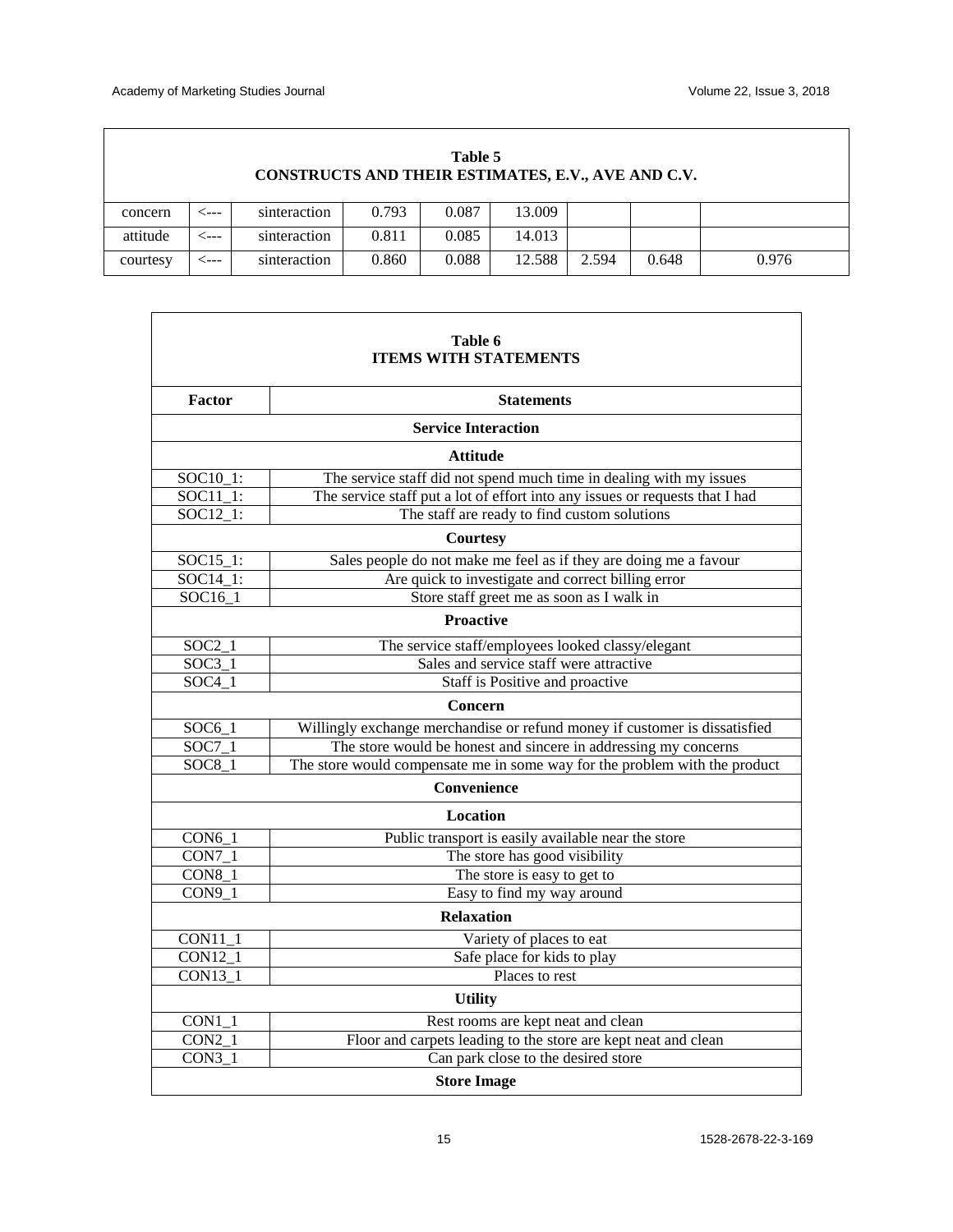| Table 6<br><b>ITEMS WITH STATEMENTS</b> |                                                                                   |  |  |  |  |  |  |  |
|-----------------------------------------|-----------------------------------------------------------------------------------|--|--|--|--|--|--|--|
| IMAGEMI8 1                              | The retailer is very experienced and renowned                                     |  |  |  |  |  |  |  |
| IMAGEMI9_1                              | It respects and adapts to local culture and customs                               |  |  |  |  |  |  |  |
| IMAGEMI10_1                             | The retailer has a future (growing and making alliances etc.)                     |  |  |  |  |  |  |  |
| IMAGEMI11_1                             | It makes an effort to launch new products and services                            |  |  |  |  |  |  |  |
| <b>Social Responsibility</b>            |                                                                                   |  |  |  |  |  |  |  |
| IMAGEMI5 1                              | It makes a commitment to society donations, social campaigns etc)                 |  |  |  |  |  |  |  |
| IMAGEMI6 1                              | It behaves ethically and honestly                                                 |  |  |  |  |  |  |  |
| IMAGEMI7 1                              | It is concerned with the health and well-being of consumers (healthy environment) |  |  |  |  |  |  |  |
|                                         | <b>Merchandise</b>                                                                |  |  |  |  |  |  |  |
|                                         | <b>Quality</b>                                                                    |  |  |  |  |  |  |  |
| $Mer2_1$                                | Has a wide selection of Merchandise                                               |  |  |  |  |  |  |  |
| $Mer3_1$                                | Merchandise is of high quality                                                    |  |  |  |  |  |  |  |
| $Mer4_1$                                | Merchandise is up-to date                                                         |  |  |  |  |  |  |  |
| $Mer5_1$                                | Has a good supply of branded merchandise                                          |  |  |  |  |  |  |  |
|                                         | <b>Variety</b>                                                                    |  |  |  |  |  |  |  |
| $Mer8_1$                                | Has a wide selection of attractive items                                          |  |  |  |  |  |  |  |
| $Mer9_1$                                | Has a good supply of own brands                                                   |  |  |  |  |  |  |  |
| $Mer10_1$                               | Has a lot of variety under each category of merchandise                           |  |  |  |  |  |  |  |
| $Mer11_1$                               | Has a good depth of merchandise                                                   |  |  |  |  |  |  |  |

| Table 7<br>STANDARD REGRESSION WEIGHTS, C.R. VALUES AND RESULTS |                       |                  |                          |                 |       |           |     |                |  |  |
|-----------------------------------------------------------------|-----------------------|------------------|--------------------------|-----------------|-------|-----------|-----|----------------|--|--|
| <b>HYPOTHESIS</b>                                               |                       |                  |                          | <b>Estimate</b> | S.E.  | C.R.      | p   | <b>Results</b> |  |  |
| H1                                                              | <b>Store</b><br>image | $\leftarrow$ --- | merchandise              | 0.387           | 0.054 | 7.18<br>8 | *** | Supported      |  |  |
| H2                                                              | <b>Store</b><br>image | <--              | convenience              | 0.833           | 0.055 | 10.1<br>4 | *** | Supported      |  |  |
| H <sub>3</sub>                                                  | <b>Store</b><br>image | $\leftarrow$     | Service<br>interaction   | 0.191           | 0.038 | 4.65<br>9 | *** | Supported      |  |  |
| H4                                                              | <b>Store</b><br>image | $\leftarrow$     | Social<br>responsibility | 0.345           | 0.032 | 7.71<br>8 | *** | Supported      |  |  |

\*P<0.001 significance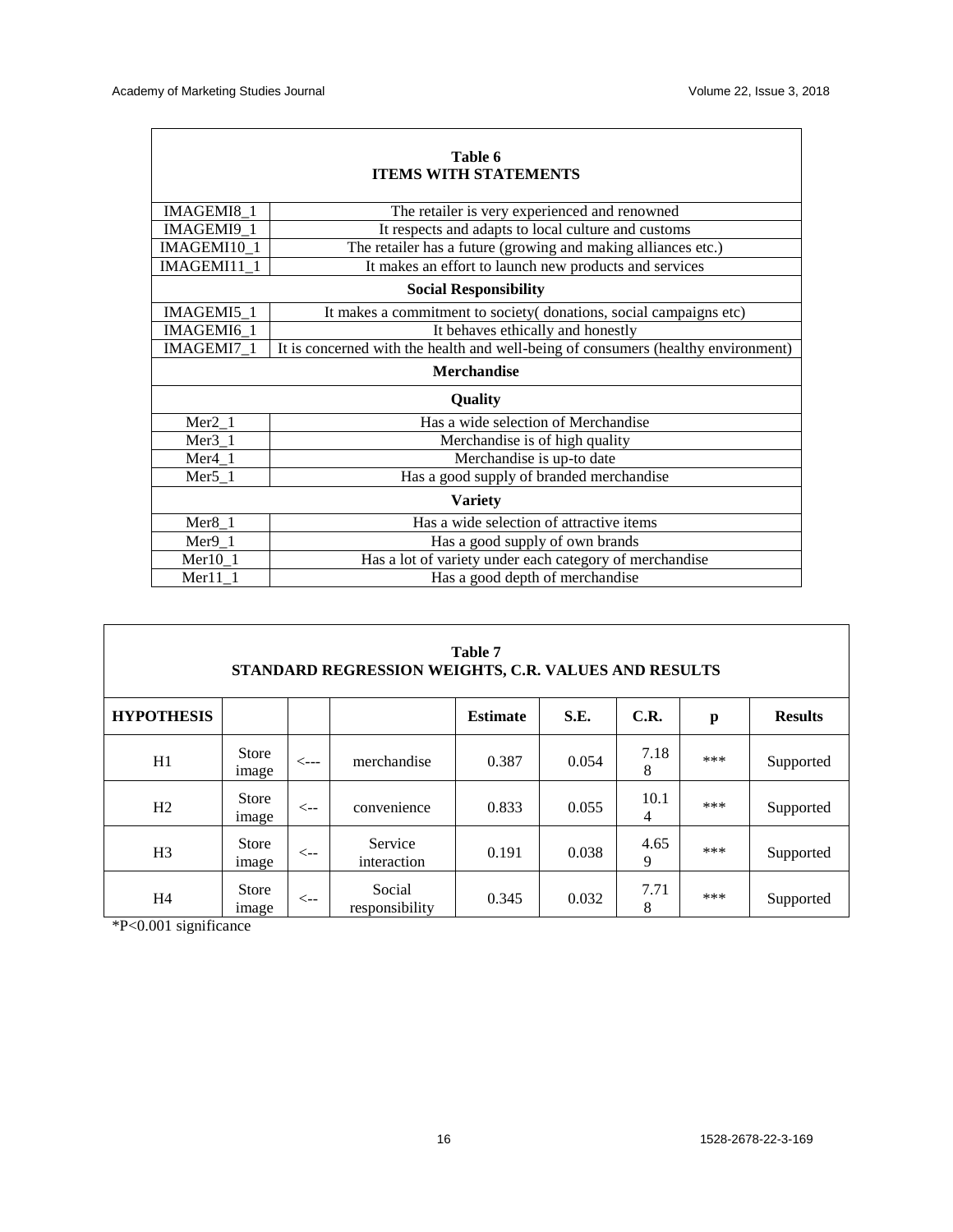

**FIGURE 6 STANDARDISED LOADING OF THE MEASUREMENT MODEL AND STRUCTURAL MODEL**

# **CONCLUSION**

This study is an important one which establishes the importance of store image and its role in building loyalty in the long run for retailers. As suggested in literature, "The image of a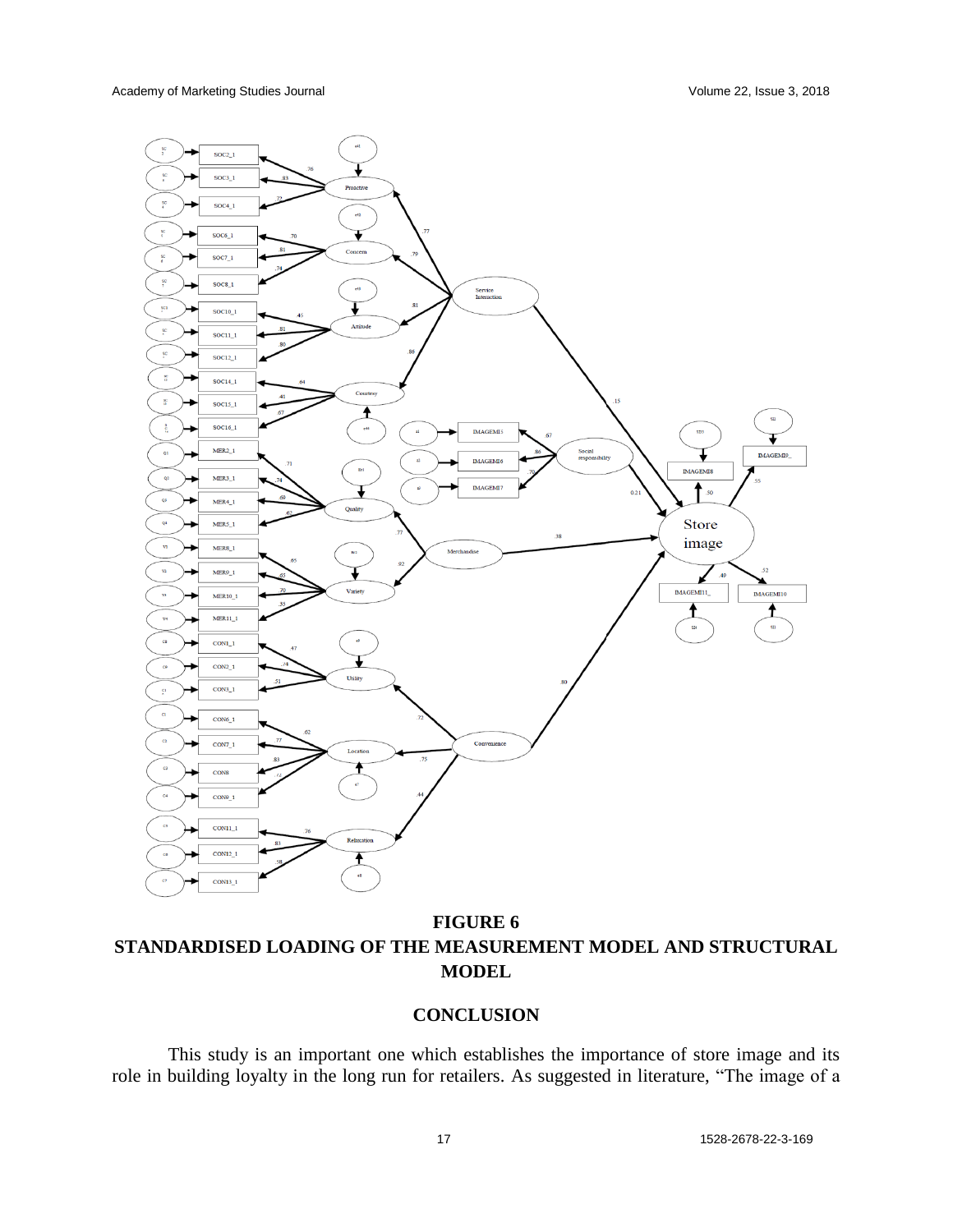store directly affects store loyalty" (Matineau, 1958). A positive store image has been identified as a key determinant of store choice (Doyle and Fenwick, 1974). Sirgy and Samli (1985) suggested that image is directly related to store loyalty. In view of the intense competition among various retail-shopping formats in India and elsewhere, retailers need to understand the antecedents that are influencing the store patronage in order to maintain their competitiveness. According to Engel, Blackwell and Miniard (1990) "store image is a variable that consumers depend on in their choice of stores". Osman (1993) found that the customers perceived past purchase experiences and store image as determinants of customer loyalty. In one of the studies carried out on an upmarket department store by Rosenberger (2004), store image proved to be a strong influence on building loyalty, which is similar to Andreassen and Lindestad (1998) model as tested in the Australian department store context as well as this study carried out in Indian context. Oliver (1999) suggested that there are many benefits of a brand image namely functional, social, symbolic; experiential and appearance enhances which may influence customer loyalty intention.

Many researchers have empirically tested and suggested that a favourable image (of a store or brand) leads to customer loyalty (Kandampully and Suhartanto, 2000; Koo, 2003; Nguyen & LeBlanc, 1998). Thus, there was a need for this construct to be tested empirically in lifestyle retail setting to help to understand its effect in India.

#### **MANAGERIAL IMPLICATION**

Establishing a base of loyal customers has benefits both for the service provider and also for the customers. For the service organisation, it is much cheaper and cost effective to retaining an already existing customer than making efforts in acquiring new customers. Customers who have a positive and friendly personal relationship with the service provider do not consider alternatives (Goodwin and Gremler, 1996). Creating loyalty must be at the core of all retail strategies and to achieve this, practitioners must ensure that they understand the various antecedents of customer loyalty and target their efforts towards enhancing loyalty towards the service provider. The retail marketing strategy needs to be updated regularly while matching with the changing needs and wants of customers. In the process of improving loyalty, the service provider needs to enhance its capabilities and the offerings, which will ultimately need to its long-term sustainability in the market. In addition to this, loyal customers can go up the loyalty pyramid and may become advocates and partners of the service providers in the long-run.

# **LIMITATION AND SCOPE FOR FURTHER RESEARCH**

The framework developed through this study applies mainly to lifestyle retailing. Future researchers need to test the framework in other retail formats and services organisations. The study includes limited number of variables whereas future studies could include other variables. Also an empirical study on the effects of store image in building loyalty can be explored in future.

#### **REFERENCES**

Anderson, W.T. (1971). Identifying the convenience-oriented consumer. *Journal of Marketing Research*, 179-183.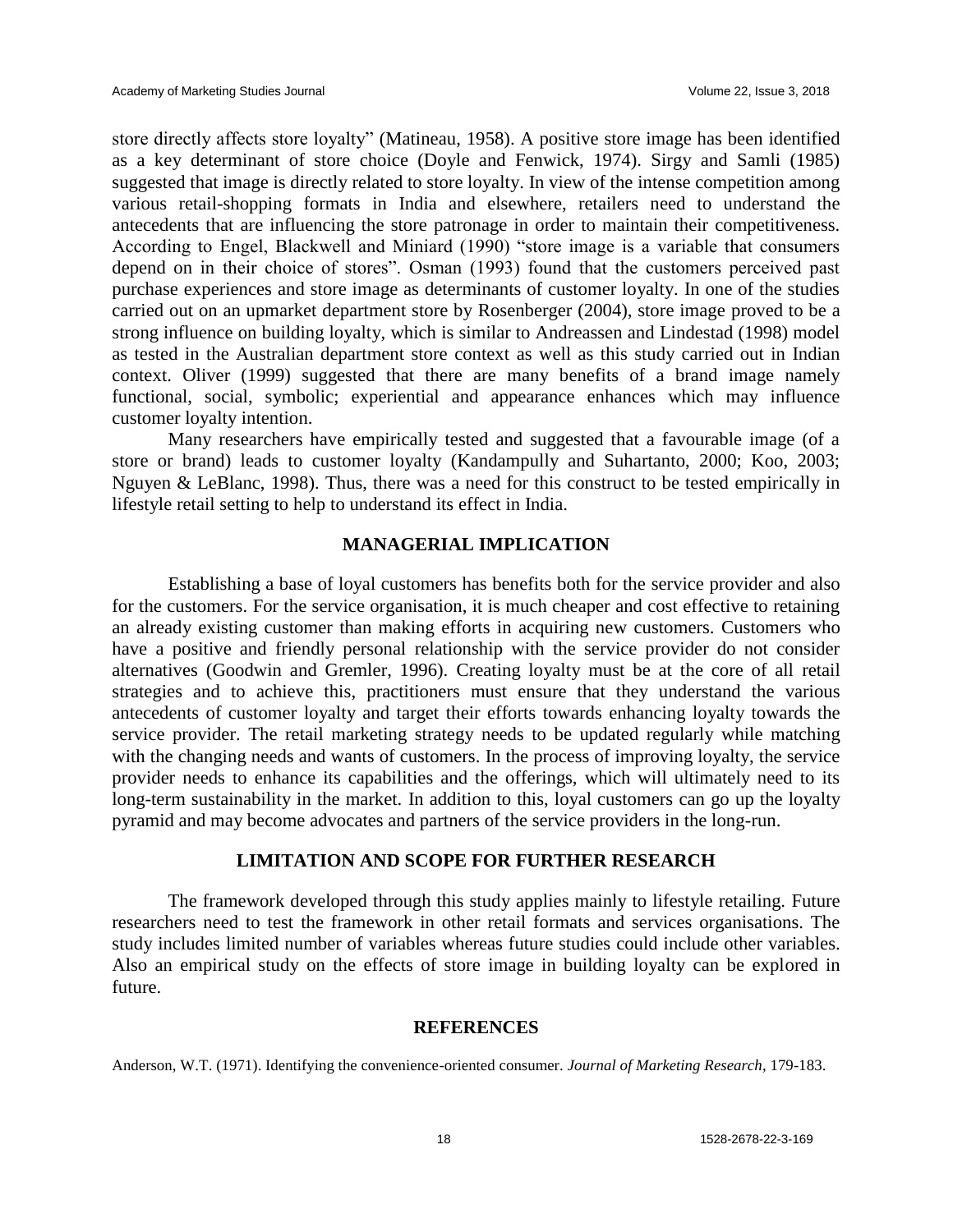- Andreassen, T.W. & Lindestad, B. (1998). Customer loyalty and complex services: The impact of corporate image on quality, customer satisfaction and loyalty for customers with varying degrees of service expertise. *International Journal of Service Industry Management*, *9*(1), 7-23.
- Anne‐Sophie, B. (2008). Exploring the relationships between retail brands and consumer store loyalty. *International Journal of Retail & Distribution Management, 36*(2), 94-110.
- Anselmsson, J. (2006). Sources of customer satisfaction with shopping malls: A comparative study of different customer segments. *International Review of Retail, Distribution and Consumer Research*, *16*(1), 115-138.
- Barnes, J.G. (1994). Close to the customer: But is it really a relationship? *Journal of Marketing Management, 10*(7), 561-570.
- Barnes, J.G. (1994). The issue of establishing relationships with customers in service companies: When are relationships feasible and what form should they take. In *Third Annual "Frontiers in Services" Conference, Owen Graduate School of Management, Vanderbilt University, Nashville, Tennessee, October*.
- Baumann, C., Elliott, G. & Hamin, H. (2011). Modelling customer loyalty in financial services: A hybrid of formative and reflective constructs. *International Journal of Bank Marketing, 29*(3), 247-267.
- Bearden, W.O. (1977). Determinant attributes of store patronage-downtown versus outlying shopping centres. *Journal of Retailing*, *53*(2), 15.
- Bell, D.R., Ho, T.H. & Tang, C.S. (1998). Determining where to shop: Fixed and variable costs of shopping. *Journal of Marketing Research*, *35*(3).
- Beristain, J.J. & Zorrilla, P. (2011). The relationship between store image and store brand equity: A conceptual framework and evidence from hypermarkets. *Journal of Retailing & Consumer Services*, *18*(6), 562-574.
- Berry, L.L. & Gresham, L.G. (1986). Relationship retailing: Transforming customers into clients. *Business Horizons*, *29*(6), 43-47.
- Berry, L.L. & Gresham, L.G. (1995). *Relationship retailing: Transforming customers into clients. In relationship marketing for competitive advantage. Winning and keeping customers,* Oxford: Butterworth-Heinemann.
- Berry, L.L., Seiders, K. & Grewal, D. (2002). Understanding service convenience. *Journal of Marketing, 66*(3), 1- 17.
- Binninger, A.S. (2008). Exploring the relationships between retail brands and consumer store loyalty. *International Journal of Retail & Distribution Management*, *36*(2), 94-110.
- Bloemer, J. & De-Ruyter, K. (1998). On the relationship between store image, store satisfaction and store loyalty. *European Journal of marketing*, *32*(5/6), 499-513.
- Bove, L.L., Pervan, S.J., Beatty, S.E. & Shiu, E. (2009). Service worker role in encouraging customer organisational citizenship behaviours. *Journal of Business Research, 62*(7), 698-705.
- Brady, M.K. & Cronin, J.J. (2001). Some new thoughts on conceptualizing perceived service quality: A hierarchical approach. *Journal of Marketing*, *65*(3), 34-49.
- Brown, L.G. (1990). Convenience in services marketing. *Journal of Services Marketing*, *4*(1), 53-59.
- Burns, D.J. (1992). Image transference and retail site selection. *International Journal of Retail & Distribution Management, 20*(5), 38-43.
- Burt, S. & Carralero-Encinas, J. (2000). The role of store image in retail internationalisation. *International Marketing Review*, *17*(4/5), 433-453.
- Byrne, B.M. & van-De-Vijver, F.J. (2010). Testing for measurement and structural equivalence in large-scale crosscultural studies: Addressing the issue of non-equivalence. *International Journal of Testing, 10*(2), 107-132.
- Chang, Y.W. & Polonsky, M.J. (2012). The influence of multiple types of service convenience on behavioural intentions: The mediating role of consumer satisfaction in a Taiwanese leisure setting. *International Journal of Hospitality Management*, *31*(1), 107-118.
- Chaudhuri, A. & Holbrook, M.B. (2001). The chain of effects from brand trust and brand affect to brand performance: The role of brand loyalty. *Journal of Marketing*, *65*(2), 81-93.
- Cheng, S. (2011). Comparisons of competing models between attitudinal loyalty and behavioural loyalty. *International Journal of Business and Social Science*, *2*(10), 149-166.
- Chiang, W.Y.K., Zhang, D. & Zhou, L. (2006). Predicting and explaining patronage behaviour toward web and traditional stores using neural networks: A comparative analysis with logistic regression. *Decision Support Systems*, *41*(2), 514-531.
- Chitty, B., Ward, S. & Chua, C. (2007). An application of the ECSI model as a predictor of satisfaction and loyalty for backpacker hostels. *Marketing Intelligence & Planning*, *25*(6), 563-580.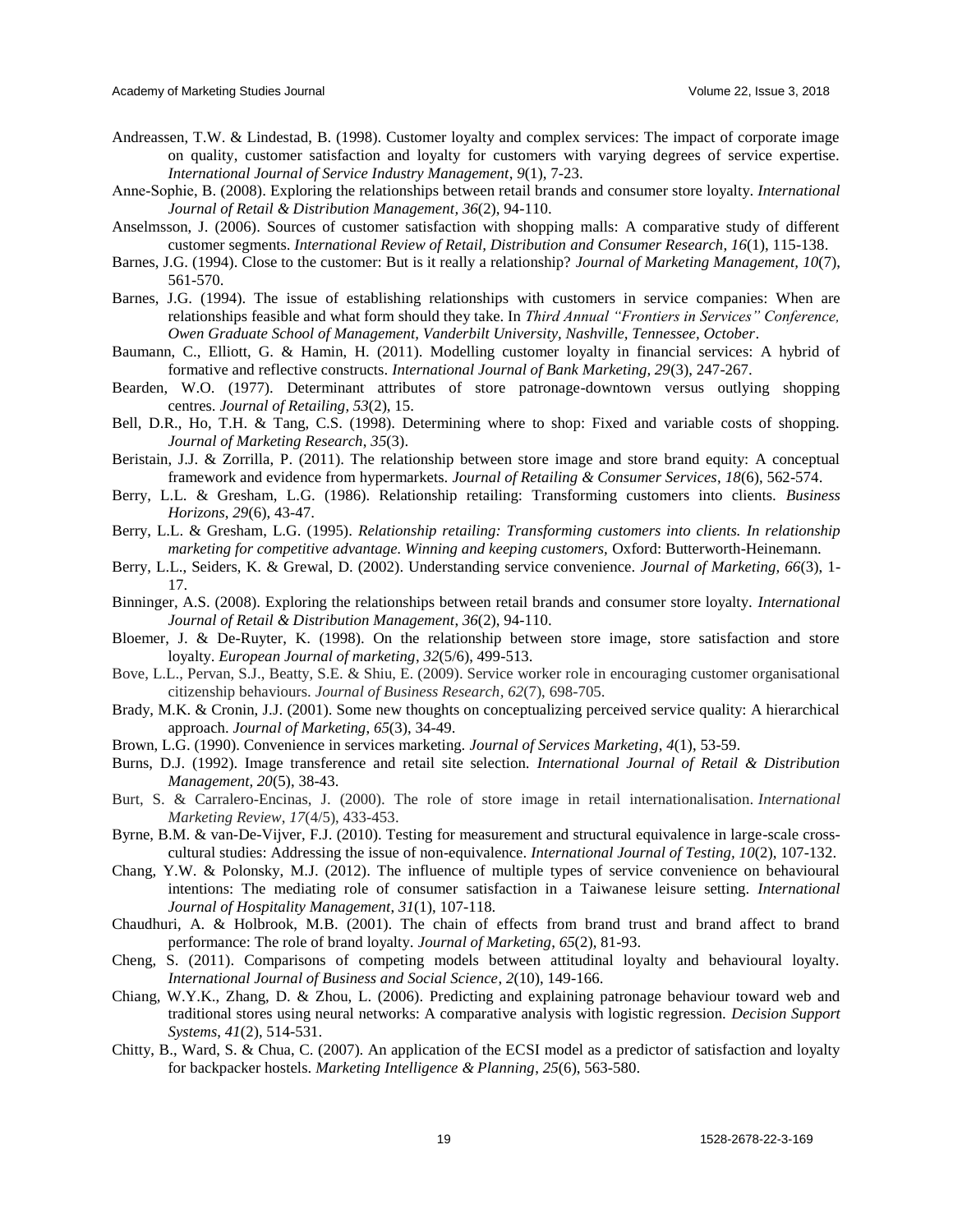- Clulow, V. & Reimers, V. (2009). How do consumers define retail centre convenience? *Australasian Marketing Journal, 17*(3), 125-132.
- Comer, L.B. & Drollinger, T. (1999). Active empathetic listening and selling success: A conceptual framework. *Journal of Personal Selling & Sales Management*, *19*(1), 15-29.
- Cowles, D. (1997). The role of trust in customer relationships: Asking the right questions. *Management Decision*, *35*(3/4), 273-283.
- Cowles, D.L. (1994). *Relationship marketing for transaction marketing firms: Viable strategy via command performance".* In 1994 research conference proceedings, relationship marketing: Theory, methods and applications. Emory University, Atlanta, USA (pp. 1-9).
- Cunningham, R.M. (1956). Brand loyalty-what, where, how much. *Harvard Business Review*, *34*(1), 116-128.
- Dick, A.S. & Basu, K. (1994). Customer loyalty: Toward an integrated conceptual framework*. Journal of the Academy of Marketing Science*, *22*(2), 99-113.
- Donnelly, M. (2009). *Building customer loyalty: A customer experience based approach in a tourism context*  (Doctoral dissertation, Waterford Institute of Technology).
- Doyle, P. & Fenwick, I. (1974). How store image affects shopping habits in grocery chains. *Journal of Retailing, 50*(4), 39-52.
- Ehrenberg, A.S. & Scriven, J. (1999). Brand loyalty. *The Elgar Companion To Consumer Research and Economic Psychology*, 53-63.
- Engel, J.F., Blackwell, R.D. & Miniard, P.W. (1990*). Consumer behaviour.* Hwa-Tai Bookstore, Taipei.
- Fader, P.S. & Hardie, B.G. (1996). Modelling consumer choice among SKUs. *Journal of Marketing Research*, 442- 452.
- Fombrun, C. & Shanley, M. (1990). What's in a name? Reputation building and corporate strategy. *Academy of Management Journal*, *33*(2), 233-258.
- Fornell, C. & Larcker, D.F. (1981). Structural equation models with unobservable variables and measurement error: Algebra and statistics. *Journal of Marketing Research*, 382-388.
- Foxall, G.R., Goldsmith, R.E. & Brown, S. (1994). *Consumer psychology for marketing*. London: Routledge.
- Frasquet, M., Gil, I. & Molla, A. (2001). Shopping-centre selection modelling: A segmentation approach. *The International Review of Retail, Distribution and Consumer Research*, *11*(1), 23-38.
- Garland, R. & Gendall, P. (2004). Testing dick and basu's customer loyalty model. *Australasian Marketing Journal, 12*(3), 81-87.
- Ghosh, A. (1990). *Retail Management.* The Dryden press, Chicago, IL.
- Gibson, D., Gonzales, J.L. & Castanon, J. (2006). The importance of reputation and the role of public relations. *Public Relations Quarterly*, *51*(3), 15.
- Goodwin, C. & Gremler, D.D. (1996). Friendship over the counter: How social aspects of service encounters influence consumer service loyalty. *Advances in Services Marketing and Management*, *5,* 247-282.
- Goodwin, C. & Verhage, B.J. (1989). Role perceptions of services: A cross-cultural comparison with behavioural implications. *Journal of Economic Psychology*, *10*(4), 543-558.
- Gopal, D. (2014). Impact of store image on store loyalty and purchase intention: Does it vary across gender? *International Journal of Electronic Marketing and Retailing, 6(1),* 52-71.
- Gore, A. (1997). *World-class courtesy: A best practices report: A report of the National Performance Review*. The Review.
- Gremler, D.D. & Brown, S.W. (1996). Service loyalty: Its nature, importance and implications. *Advancing Service Quality: A Global Perspective*, 171-180.
- Gremler, D.D. & Brown, S.W. (1998). Service loyalty: Antecedents, components and outcomes. In *AMA Winter Educations Conference*, *9*, 165-166.
- Gremler, D.D. & Gwinner, K.P. (2000). Customer-employee rapport in service relationships. *Journal of Service Research*, *3*(1), 82-104.
- Hall, R. (1993). A framework linking intangible resources and capabilities to sustainable competitive advantage. *Strategic Management Journal*, *14*(8), 607-618.
- Hansen, R.A. & Deutscher, T. (1975). *An empirical investigation of attribute importance in retail store selection*. Division of research, College of administrative science, Ohio State University.
- Houston, M.J. & Nevin, J.R. (1981). Retail shopping area image: Structure and congruence between downtown and shopping centres. *Advances in Consumer Research, 8*, 677-681.
- Hunt, G. & Price, J.B. (2002). Building rapport with the client. *The Internal Auditor*, *59*(2), 20-21.